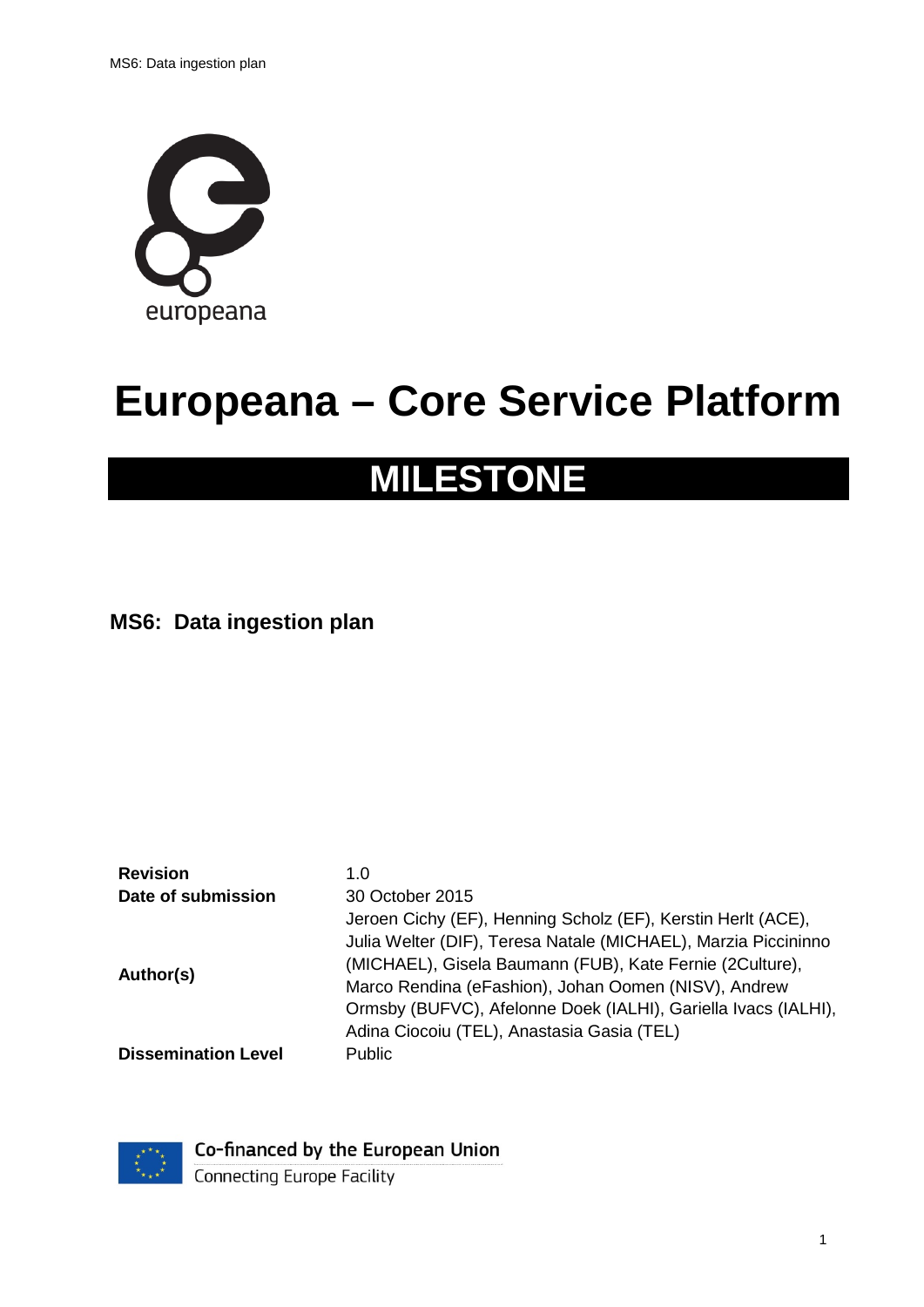## **REVISION HISTORY AND STATEMENT OF ORIGINALITY**

# **Revision History**

| <b>Revision</b><br>No. | Date       | Author                                                                                                                                                                                                                                                                                                                                                                            | <b>Description</b>                                                               |
|------------------------|------------|-----------------------------------------------------------------------------------------------------------------------------------------------------------------------------------------------------------------------------------------------------------------------------------------------------------------------------------------------------------------------------------|----------------------------------------------------------------------------------|
| 0.0                    | 30/09/2015 | Jeroen Cichy (EF)                                                                                                                                                                                                                                                                                                                                                                 | Initial draft                                                                    |
| 0.1                    | 09/10/2015 | Jeroen Cichy (EF), Henning Scholz<br>(EF)                                                                                                                                                                                                                                                                                                                                         | Second draft, comments<br>integrated                                             |
| 0.2                    | 20/10/2015 | Jeroen Cichy (EF), Henning Scholz<br>(EF), Kerstin Herlt (ACE), Julia<br>Welter (DIF), Teresa Natale<br>(MICHAEL), Marzia Piccininno<br>(MICHAEL), Gisela Baumann (FUB),<br>Kate Fernie (2Culture), Marco<br>Rendina (eFashion), Johan Oomen<br>(NISV), Andrew Ormsby (BUFVC),<br>Afelonne Doek (IALHI), Gariella<br>Ivacs (IALHI), Adina Ciocoiu (TEL),<br>Anastasia Gasia (TEL) | Inclusion of all ingestion plans<br>for the DSI partners,<br>comments integrated |
| 1.0                    | 30/10/2015 | Jeroen Cichy (EF), Henning Scholz<br>(EF)                                                                                                                                                                                                                                                                                                                                         | Final comments integrated,<br>layout edits, minor changes                        |

### **Statement of originality:**

This milestone contains original unpublished work except where clearly indicated otherwise. Acknowledgement of previously published material and of the work of others has been made through appropriate citation, quotation or both.

The sole responsibility of this publication lies with the author. The European Union is not responsible for any use that may be made of the information contained therein.

Europeana DSI is co-financed by the European Union's Connecting Europe Facility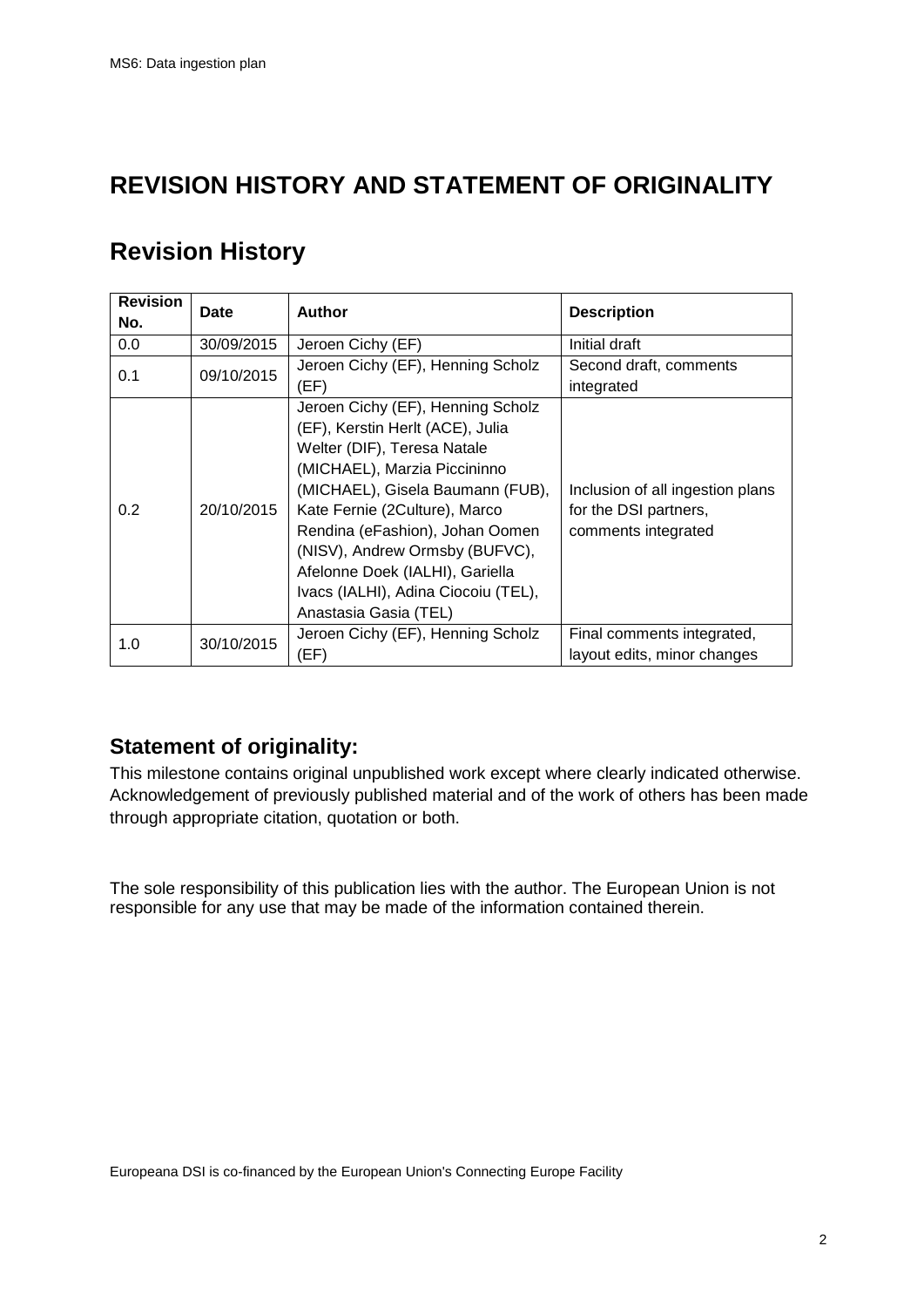# **Table of Contents**

| 2.7 HOPE2.0 / International Association of Labour History Institutions 14         |    |
|-----------------------------------------------------------------------------------|----|
|                                                                                   |    |
|                                                                                   |    |
| 4. Ingestion for other aggregators (national and thematic) and direct providers19 |    |
|                                                                                   | 20 |
|                                                                                   |    |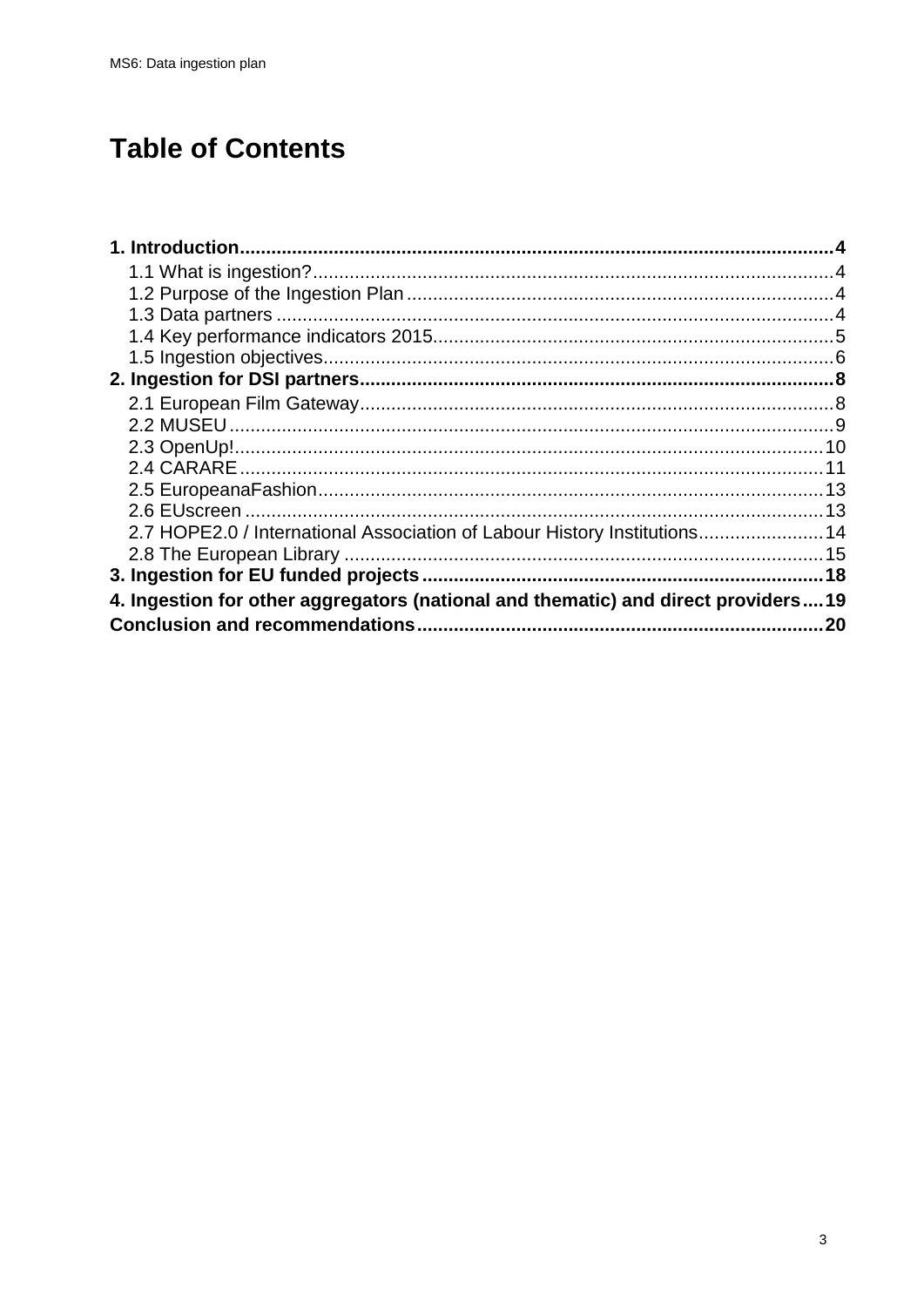# <span id="page-3-0"></span>**1. Introduction**

### <span id="page-3-1"></span>**1.1 What is ingestion?**

According to the definition from the Europeana Glossary of Terms<sup>[1](#page-3-4)</sup> ingestion is: "The process of collecting, mapping and publishing the data from the Data Provider to Europeana." On a more basic level this means updating and inserting metadata records into the Europeana database and making those records available in the europeana.eu. This document will not go into the details of the entire ingestion workflow, but will focus more on the data to be ingested. In short, the ingestion workflow for Europeana consists of harvesting metadata from an aggregator, validating the metadata and mapping it to EDM, enriching the metadata and publishing it. For more information on the ingestion workflow see the Europeana Publishing Guide<sup>[2](#page-3-5)</sup> (formerly known as the Europeana Publication Policy).

### <span id="page-3-2"></span>**1.2 Purpose of the Ingestion Plan**

The ingestion plan will make a planning for metadata to be ingested by Europeana. It is to some extent complementary to the DSI deliverable D1.3, Description of planned work for aggregators on improving data. D1.3 is not published yet, but will have a plan how each DSI partner is improving data quality, which will result in updates of existing datasets. The ingestion plan focuses on new submissions of data, unless stated otherwise.

A division has been made between the different sources of the metadata to be ingested. The first chapter will deal with the ingestion for the DSI partners for the first year of funding of the Digital Service Infrastructure (DSI). The second chapter will look at the ingestion for the EU funded projects that are still ongoing. A planning will be made for the duration of the project. The third chapter will try to make an estimation on the expected amount of metadata to be ingested for national aggregators and other data partners.

### <span id="page-3-3"></span>**1.3 Data partners**

The partners delivering metadata to Europeana will for the purpose of this document be divided into three main categories:

- 1. DSI partners (domain and thematic aggregators);
- 2. EU funded projects;
- 3. Other partners (national aggregators and direct providers).

The first type concerns the full partners of the Europeana Digital Service Infrastructure (DSI) and are funded by the European Commission for the duration of the DSI. For the DSI partners the scope of the ingestion plan will be the first year of the DSI, starting on 1 April 2015 until 31 May 2016.

EU funded projects receive funds for the duration of a project. For them the scope will be 1 October 2015 until the end of the project, which will vary for the different projects.

 <sup>1</sup> Glossary of Terms: http://pro.europeana.eu/page/glossary

<span id="page-3-5"></span><span id="page-3-4"></span><sup>2</sup> http://pro.europeana.eu/publication/publication-policy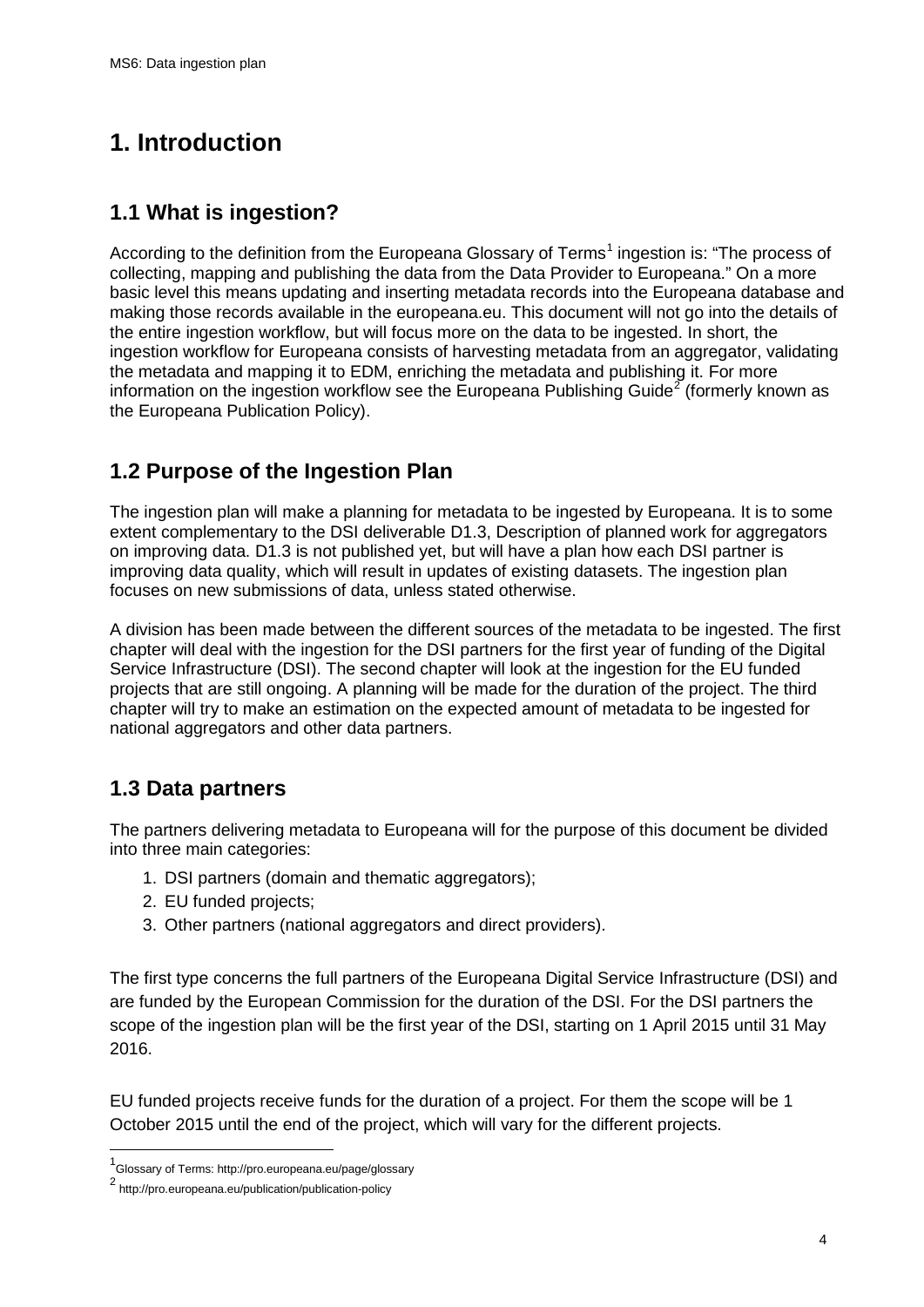The remaining partners consist of national aggregators and some direct providers, i.e. institutions that do not act as an aggregator, but provide metadata to Europeana directly. For them the scope of the ingestion plan will be 1 October 2015 until 31 December 2015.

A chapter will be dedicated to each of these partner categories.

### <span id="page-4-0"></span>**1.4 Key performance indicators 2015**

For Europeana some key performance indicators (KPI's) related to the ingestion of metadata for the end of 2015 have been drawn up, as published in the Business Plan 2015<sup>[3](#page-4-1)</sup>. They are as follows:

- 45 million metadata records accessible in Europeana;
- 25 million metadata records provided in native EDM;
- 18 million digital objects labelled under rights statements that allow re-use (PDM, Creative Commons, OOC-NC);
- 13 million downloadable digital objects with direct links;
- 18 million digital objects include geo-location data.

The progress of these KPI's is monitored in the form of a monthly content report, which is created by one of the members of the Data Partner Services Team. The table below shows the current status as of 13-7-2015<sup>[4](#page-4-2)</sup> compared to the KPI's.

|                                                                                                                                  | <b>KPI end 2015</b> | <b>July 2015</b>                                                   | On track |
|----------------------------------------------------------------------------------------------------------------------------------|---------------------|--------------------------------------------------------------------|----------|
| Metadata records in<br>Europeana                                                                                                 | 45,000,000          | 44,725,949                                                         |          |
| Downloadable digital<br>objects with direct links                                                                                | 13,000,000          | Between 12 and 25<br>million depending on<br>method of calculation |          |
| Number of metadata<br>records provided in<br>EDM                                                                                 | 25,000,000          | 26,601,956                                                         |          |
| Increase in number of<br>digital objects with<br>geo-location data                                                               | 18,000,000          | 12,979,216                                                         |          |
| Number of digital<br>objects labelled under<br>rights statements that<br>allow re-use (PDM,<br>CC0, Creative<br>Commons, OOC-NC) | 18,000,000          | 22,163,992                                                         |          |

 <sup>3</sup> See Annex 2 of the Business Plan 2015:

<span id="page-4-2"></span><span id="page-4-1"></span>[http://pro.europeana.eu/files/Europeana\\_Professional/Publications/Make%20the%20Beautiful%20Thing%20Business%20Plan%202015.pdf](http://pro.europeana.eu/files/Europeana_Professional/Publications/Make%20the%20Beautiful%20Thing%20Business%20Plan%202015.pdf) <sup>4</sup> This is the most recent publication to the Europeana portal.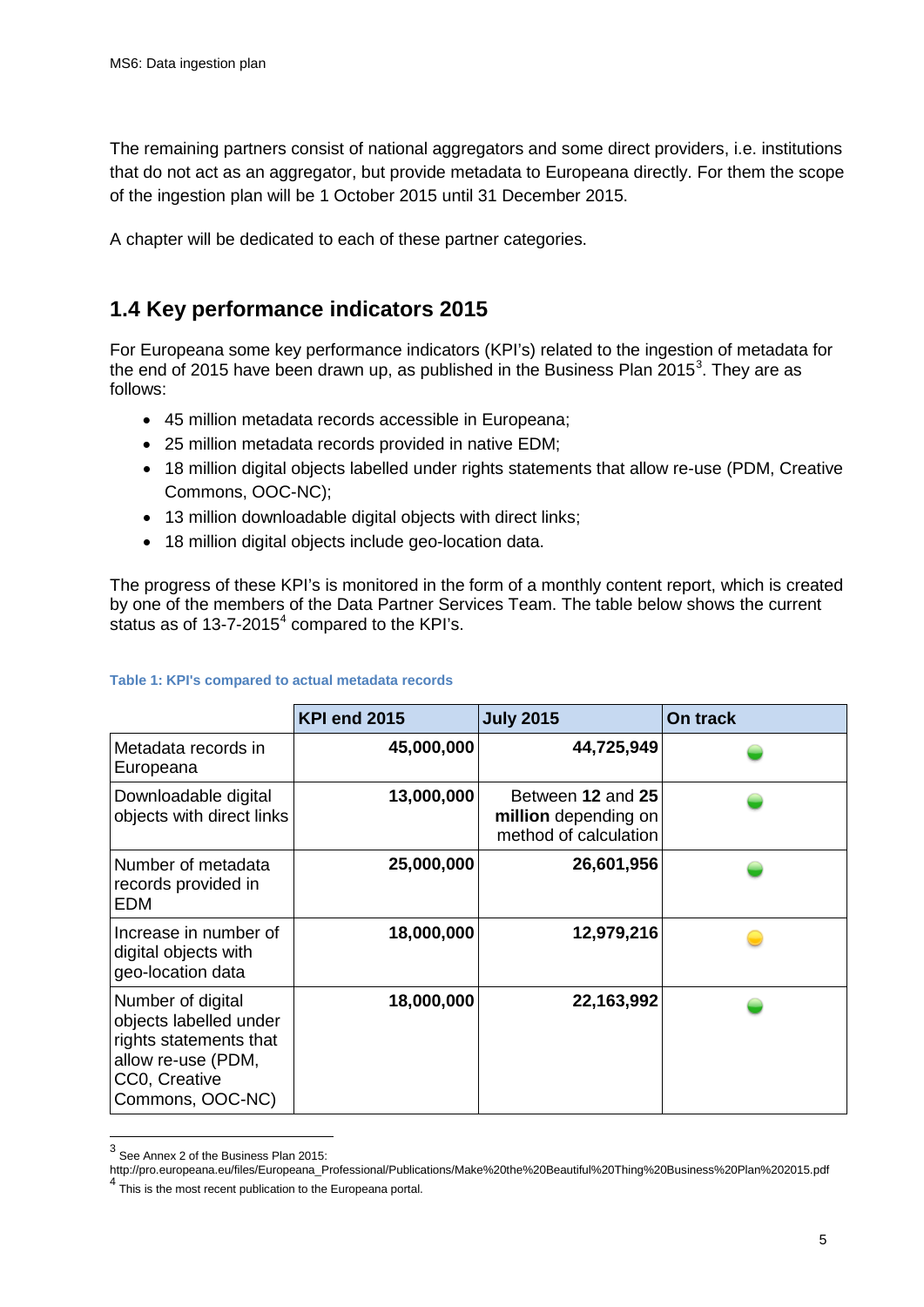Figure 1 is an updated version of the graph published in the Partner and Data Development Plan<sup>[5](#page-5-1)</sup> and shows the growth of the amount of records in the Europeana portal over the last five years. As can be seen the average rate of increase has increased over time. For comparison, the average monthly increase rates for 2012, 2013 and 2014 were 144,947, 581,406 and 725,216 records, respectively. The average increase for 2015 (1 Januari - 13 July) currently is 908,178 records a month. As can be shown, the objective of 45 million metadata records has almost been achieved and is expected to be greatly surpassed by the end of the year. If we are assuming a similar increase in records over the next years, we will have about 55 million records by the end of 2016 and about 65 million records by the end of 2017. We should be able to reach 100 million records by 2020, if we continue to be inclusive to all digital cultural heritage. A more quality based approach could slow down the growth rates in the next years. It is therefore extremely important that we keep on monitoring the progress on the (speed of) growth of the Europeana dataset. Related to this Europeana is currently working on a content strategy to manage this increase and move to an improvement of quality rather than quantity.



**Figure 1: Number of records in Europeana from 9-2011 to 7-2015**

### <span id="page-5-0"></span>**1.5 Ingestion objectives**

The objectives for the ingestion of new metadata have been described in the Partner and Data Development Plan (MS2, MS4 and MS5)<sup>[6](#page-5-2)</sup>. As Europeana is becoming a platform, where the re-

<span id="page-5-1"></span> <sup>5</sup> Partner and Data Development Plan, figure 1:

[http://pro.europeana.eu/files/Europeana\\_Professional/Projects/Project\\_list/Europeana\\_Version3/Milestones/Ev3%20MS2%20MS4%20MS5%2](http://pro.europeana.eu/files/Europeana_Professional/Projects/Project_list/Europeana_Version3/Milestones/Ev3%20MS2%20MS4%20MS5%20Partner%20and%20Data%20Development.pdf) [0Partner%20and%20Data%20Development.pdf](http://pro.europeana.eu/files/Europeana_Professional/Projects/Project_list/Europeana_Version3/Milestones/Ev3%20MS2%20MS4%20MS5%20Partner%20and%20Data%20Development.pdf) [6](http://pro.europeana.eu/files/Europeana_Professional/Projects/Project_list/Europeana_Version3/Milestones/Ev3%20MS2%20MS4%20MS5%20Partner%20and%20Data%20Development.pdf)

<span id="page-5-2"></span>[http://pro.europeana.eu/files/Europeana\\_Professional/Projects/Project\\_list/Europeana\\_Version3/Milestones/Ev3%20MS2%20MS4%20MS5%2](http://pro.europeana.eu/files/Europeana_Professional/Projects/Project_list/Europeana_Version3/Milestones/Ev3%20MS2%20MS4%20MS5%20Partner%20and%20Data%20Development.pdf) [0Partner%20and%20Data%20Development.pdf](http://pro.europeana.eu/files/Europeana_Professional/Projects/Project_list/Europeana_Version3/Milestones/Ev3%20MS2%20MS4%20MS5%20Partner%20and%20Data%20Development.pdf)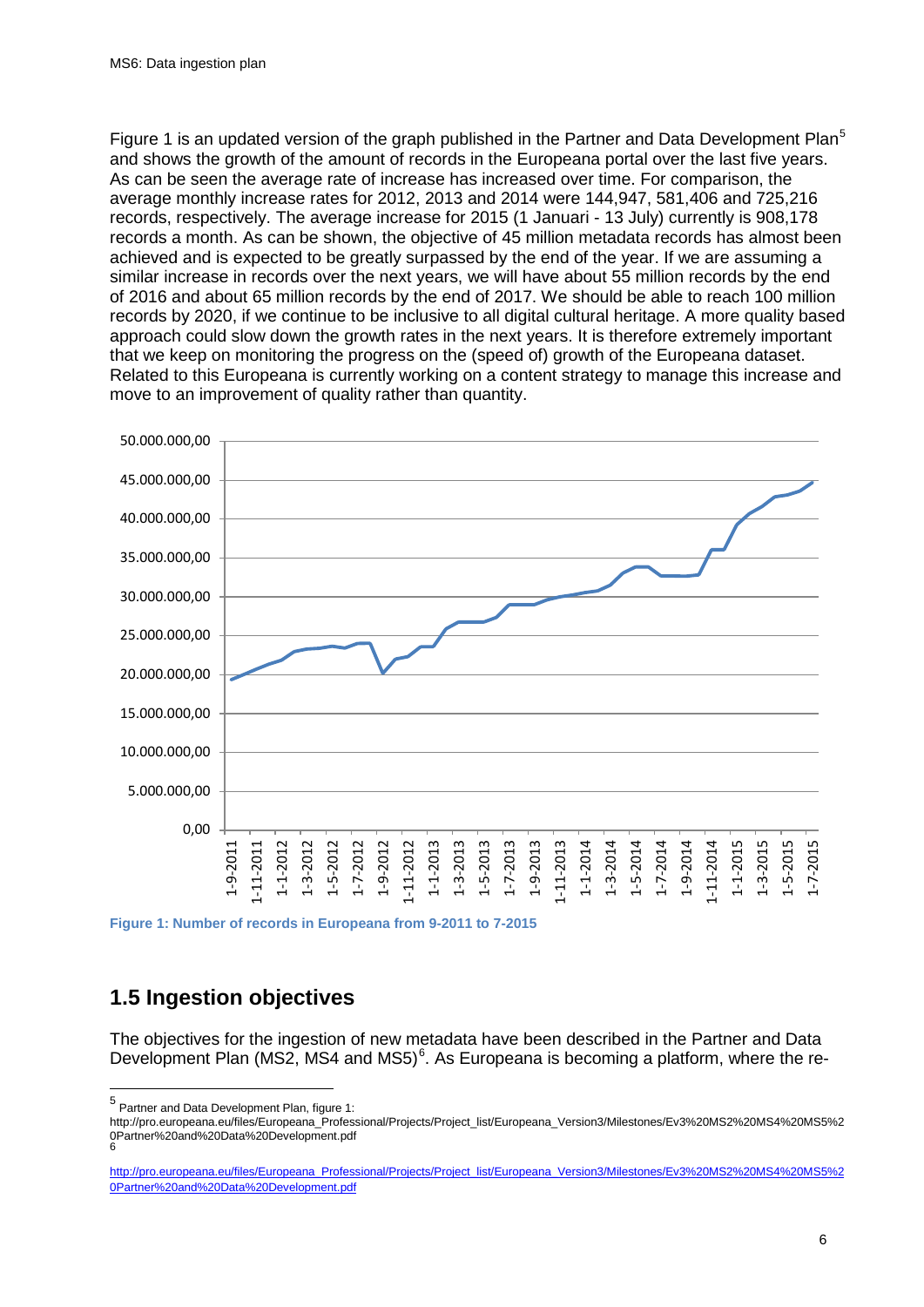use of high quality material is desired, the overall goal is to improve the data quality and focus less on the quantitative growth of the Europeana database. To achieve this, there will be a focus on the accessibility, accuracy, consistency and re-usability of the data. Therefore, the desired metadata to be ingested will preferably:

- have previews of the cultural heritage objects;
- have direct links to the cultural heritage objects;
- be delivered in native EDM;
- have rights labels that allow re-use (Public Domain Mark, Creative Commons or Out of Copyright – Non-commercial re-use).

These objectives are also reflected in the KPI's (see paragraph 1.5).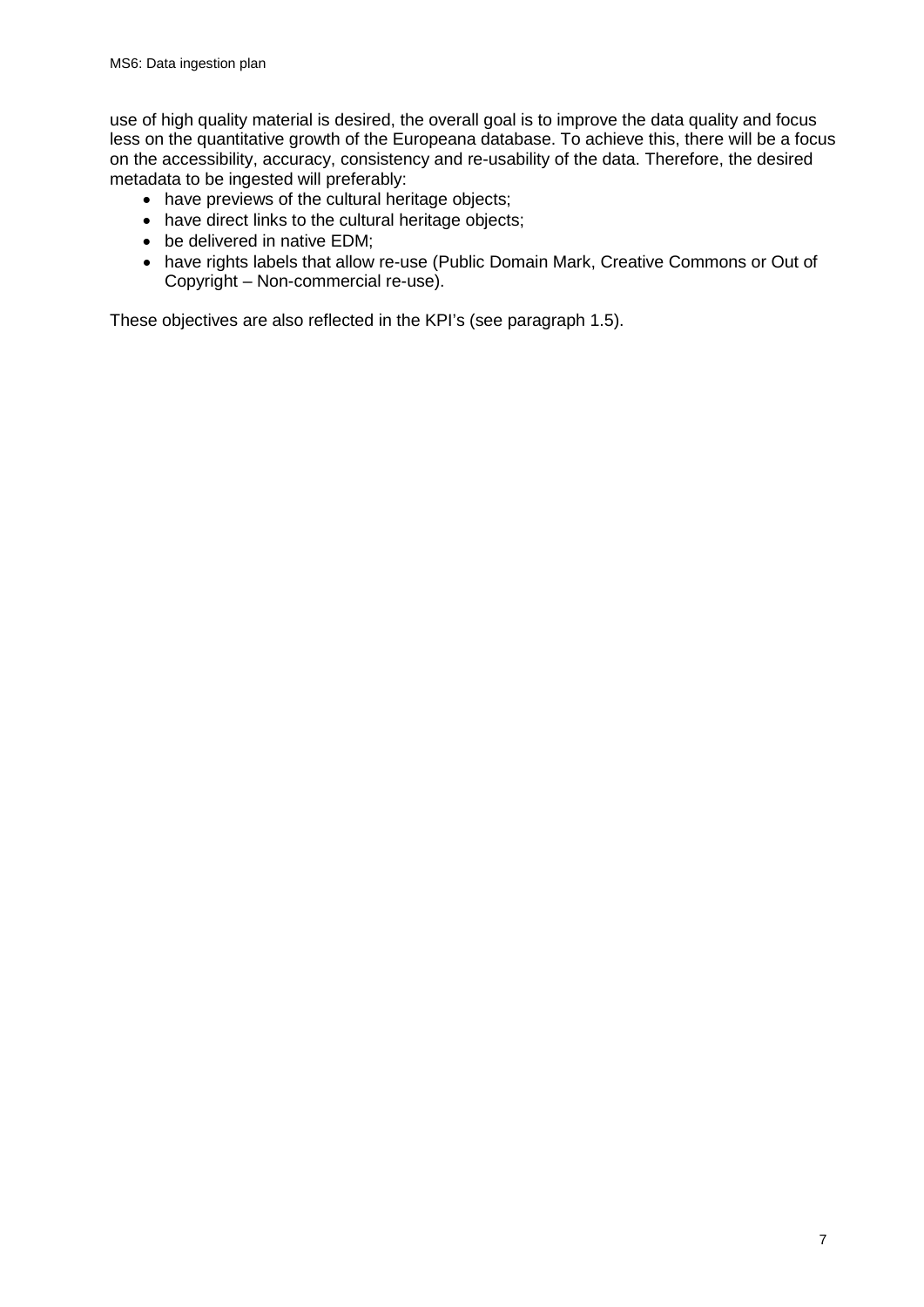# <span id="page-7-0"></span>**2. Ingestion for DSI partners**

This chapter will focus on the planned ingestion for the first year of the DSI as provided by each of the DSI aggregating partners. Table 2 shows an estimation of the total amount of new metadata records to be ingested by Europeana per DSI partner. The actual number of records might change as the numbers for some sets still need to be confirmed and for some sets the numbers are rough estimates. Where possible a distinction was made between new metadata from updated sets and metadata from new sets. Updates have been marked in light grey in the tables of the individual providers.

| <b>DSI partner</b>    | Metadata is part of<br>updated set | Metadata is part of new<br>set | $\mathsf{T}$ otal |
|-----------------------|------------------------------------|--------------------------------|-------------------|
| European Film Gateway | not specified                      | not specified                  | 6,893             |
| <b>MUSEU</b>          | not specified                      | not specified                  | 66,080            |
| OpenUp!               | 5,600                              | 347,000                        | 352,600           |
| CARARE                | 30,860                             | 9,202                          | 40,062            |
| EuropeanaFashion      | not specified                      | not specified                  | 52,467            |
| EUscreen              | not specified                      | not specified                  | 915,486           |
| HOPE2.0 / IALHI       | not specified                      | not specified                  | 55,035            |
| The European Library  | 154,119                            | 397,312                        | 551,431           |
| <b>Total</b>          |                                    |                                | 2,040,054         |

#### **Table 2: Ingestion totals for each of the DSI partners**

### <span id="page-7-1"></span>**2.1 European Film Gateway**

#### **Table 3: Planned ingestion for EFG**

| <b>Month/Quarter</b>   | Data provider                | <b>Estimated</b><br>number of<br>records | <b>Type</b> | <b>Subject</b>                                                                                           | <b>IPR</b> (content)                                     |
|------------------------|------------------------------|------------------------------------------|-------------|----------------------------------------------------------------------------------------------------------|----------------------------------------------------------|
| Oct - Nov 2015         | Cineteca Nazionale           | 9                                        | Video       | Italian non-fiction films from<br><b>WWI</b>                                                             | Orphan works                                             |
| Oct - Nov 2015         | Svenska Filminstitutet       | 350                                      | Text        | Programmes of Swedish silent<br>films                                                                    | Rights<br>Reserved - Free<br>Access; partly<br><b>PD</b> |
| Dec 2015 - Feb<br>2016 | Deutsches Filminstitut       | 250                                      | Video       | German films: Trailers, short<br>films, excerpts                                                         | Rights<br>Reserved - Free<br>Access                      |
| Dec 2015 – Feb<br>2016 | Deutsches Filminstitut       | 5,000                                    | Image       | Film stills from German films                                                                            | Rights<br>Reserved - Free<br>Access                      |
| Dec 2015 – Feb<br>2016 | Filmoteka Narodowa           | 400                                      | Video       | Pre-war newsreels of the<br>state-owned Polish news<br>agency Polska Agenja<br>Telegraficzna (1924-1939) | Rights<br>Reserved - Free<br>Access                      |
| Mar - May 2016         | Arhiva Națională de<br>Filme | 6                                        | Video       | Early Romanian films<br>(scientific, travelogue,<br>reportage, feature)                                  | Rights<br>Reserved - Free<br>Access                      |
| Mar – May 2016         | Cinemateca<br>Portuguesa     | 120                                      | Video       | Portuguese silent films                                                                                  | Partly Rights<br>reserved, partly<br><b>PD</b>           |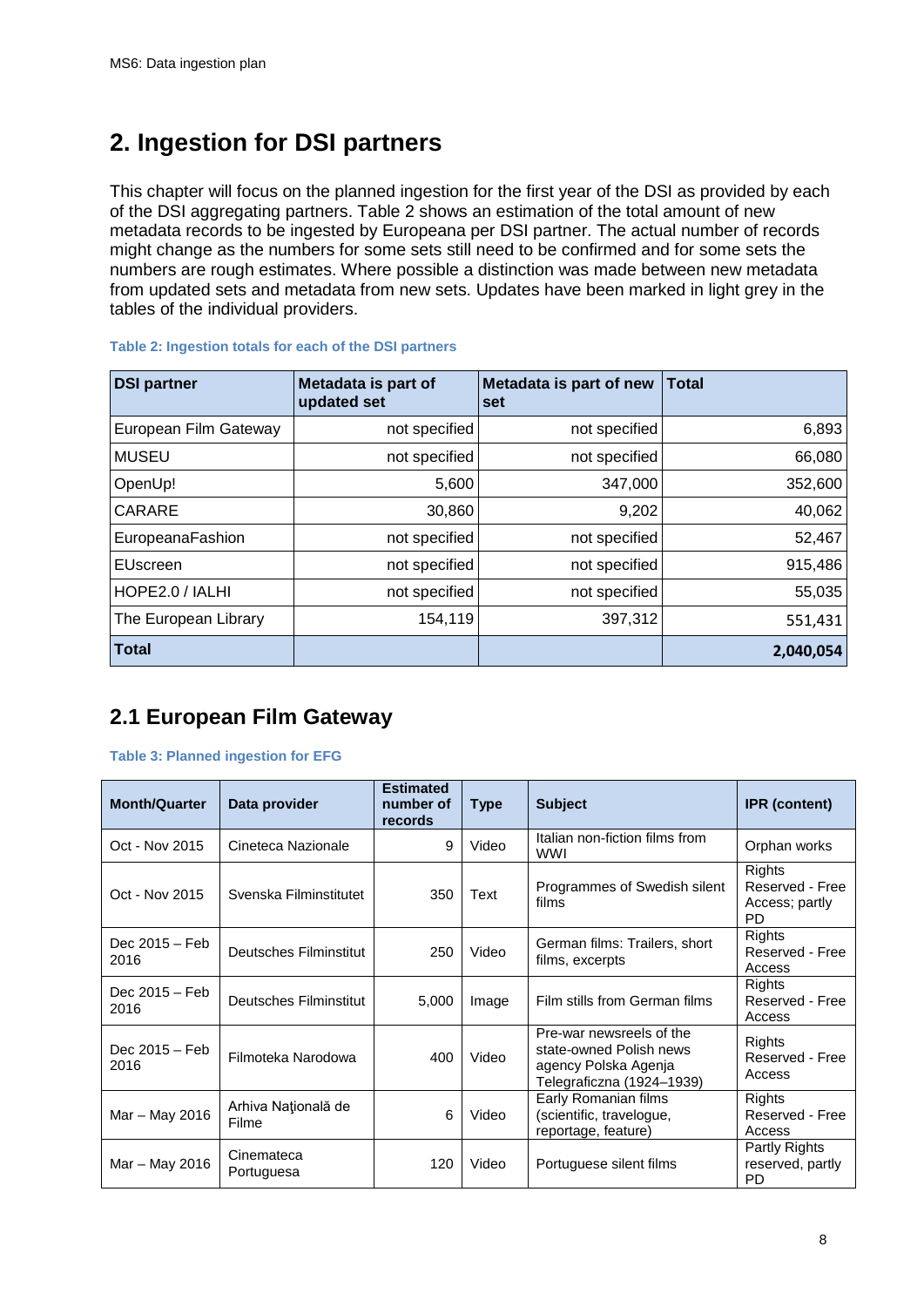| Mar - May 2016 | Cinematheque of<br>Macedonia            | 16    | Video | Films from Macedonian film<br>pioneers Manaki Brothers + 8<br>Macedonian feature films from<br>1960-1990                                                                                           | Rights<br>Reserved - Free<br>Access                      |
|----------------|-----------------------------------------|-------|-------|----------------------------------------------------------------------------------------------------------------------------------------------------------------------------------------------------|----------------------------------------------------------|
| Mar - May 2016 | Filmoteca de<br>Catalunya               | 150   | Video | Films on the Spanish Civil War<br>produced by Laya Film, films<br>by Segundo de Chomón,<br>Spanish film pioneer<br>(productions from 1903-1912)                                                    | Rights<br>Reserved - Free<br>Access, partly<br><b>PD</b> |
| Mar - May 2016 | Fondazione Cineteca<br>di Bologna       | 22    | Video | Balkan War and WWI                                                                                                                                                                                 | Rights<br>Reserved - Free<br>Access, partly<br>orphan    |
| Mar - May 2016 | Fondazione Cineteca<br>di Bologna       | 170   | Image | WWI, Bologna                                                                                                                                                                                       | Rights<br>Reserved - Free<br>Access, partly<br>orphan    |
| Mar - May 2016 | Museo Nazionale del<br>Cinema di Torino | 150   | Video | Rare Italian fiction and non-<br>fiction films from the silent era<br>from 1900-early 1920s +<br>amateur films from 1920s to<br>1960s showing social and<br>urban changes of the city of<br>Torino | Rights<br>Reserved - Free<br>Access, PD and<br>orphans   |
| Mar - May 2016 | Österreichisches<br>Filmmuseum          | 250   | Video | Austrofascist newsreel series<br>"Österreich in Bild und Ton"<br>from 1935-1937                                                                                                                    | Rights<br>Reserved - Free<br>Access                      |
|                | <b>Total</b>                            | 6,893 |       |                                                                                                                                                                                                    |                                                          |

### <span id="page-8-0"></span>**2.2 MUSEU**

#### **Table 4: Planned ingestion for MUSEU**

| <b>Month/Quarter</b> | Data provider                                      | <b>Estimated</b><br>number of<br>records | <b>Type</b> | <b>Subject</b>                                                  | <b>IPR</b> (content)                    |
|----------------------|----------------------------------------------------|------------------------------------------|-------------|-----------------------------------------------------------------|-----------------------------------------|
| Dec 2015             | Royal Collection                                   | 150                                      | Image       | Art, decorative art, armour,<br>music, and photographs          | <b>Rights Reserved</b><br>- Free Access |
| Jan 2016             | Telegraph Museum                                   | 100                                      | Image       | Collection related to telegraph<br>technology.                  | <b>Rights Reserved</b><br>- Free Access |
| May 2016             | Jersey Heritage                                    | 10,000                                   | Image       | Mainly coin hoards                                              | <b>Rights Reserved</b><br>- Free Access |
| May 2016             | Portable Antiquities<br>Scheme                     | 30,000                                   | Image       | Finds, of all dates, made by<br>members of the public in the UK | <b>Rights Reserved</b><br>- Free Access |
| May 2016             | Fitzwilliam Museum                                 | 15,000                                   | Image       | Wide range of subjects                                          | <b>Rights Reserved</b><br>- Free Access |
| Q1 2016              | Internet Culturale                                 | 10,000                                   | Sound       | Italian music collection                                        | <b>Rights Reserved</b><br>- Free Access |
| Q1 2016              | Regione Umbria                                     | 200                                      | Image       | Images of various museums of<br>Regione Umbria                  | <b>Rights Reserved</b><br>- Free Access |
| Q1 2016              | Internet Culturale                                 | 200                                      | Text        | New acquisitions from the Italian<br>libraries                  | <b>Rights Reserved</b><br>- Free Access |
| Q1 2016              | <b>Biblioteca</b><br>Nazionale Centrale<br>di Roma | 80                                       | Image       | Van Vittel's landscapes                                         | <b>Rights Reserved</b><br>- Free Access |
| Q1 2016              | GoTellGo                                           | 150                                      | Image       | Street art                                                      | <b>Rights Reserved</b><br>- Free Access |
| Q1 2016              | Biblioteca Vaticana                                | 100                                      | Text        | Manuscripts                                                     | <b>Rights Reserved</b><br>- Free Access |
| Q <sub>2</sub> 2016  | Museo Italiano della<br>Ghisa                      | 100                                      | Image       | Pictures of XIX and XX centuries<br>artwork made of cast iron   | <b>Rights Reserved</b><br>- Free Access |
|                      | <b>Total</b>                                       | 66,080                                   |             |                                                                 |                                         |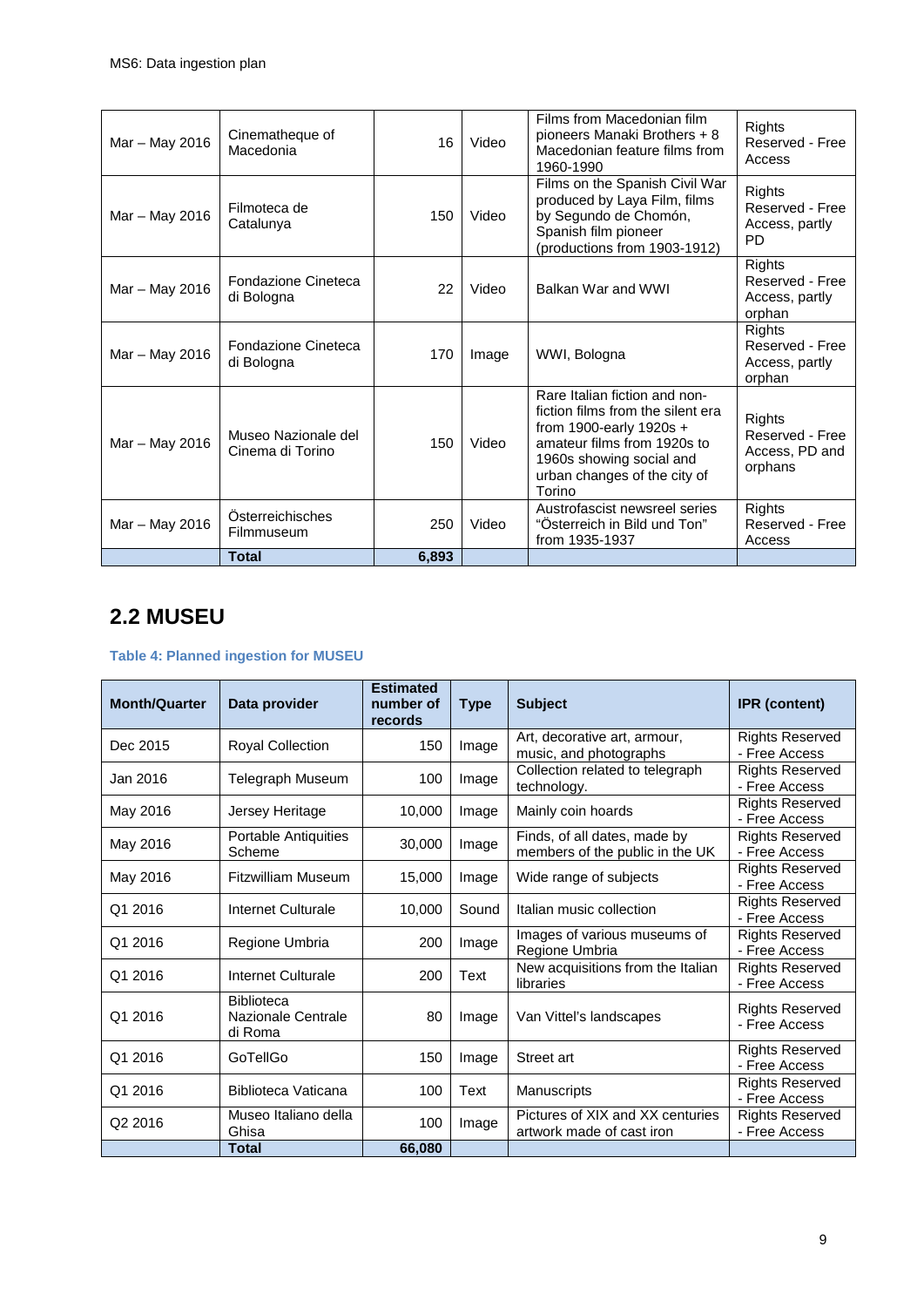## <span id="page-9-0"></span>**2.3 OpenUp!**

#### **Table 5: Planned ingestion for OpenUp!**

| <b>Month/Quarter</b> | Data provider                                                         | <b>Estimated</b><br>number of<br>records | <b>Type</b>               | <b>Subject</b>                                                  | <b>IPR</b> (content)                                                 |
|----------------------|-----------------------------------------------------------------------|------------------------------------------|---------------------------|-----------------------------------------------------------------|----------------------------------------------------------------------|
| Q4 2015              | Muséum national<br>d'Histoire naturelle                               | ca. 200                                  | Image                     | Preserved plants and animals                                    | CC BY-NC-ND                                                          |
| Q4 2015              | Royal Botanic<br>Gardens, Kew                                         | ca. 200                                  | Image                     | Preserved plants and<br>economic botany specimens               | Rights Reserved -<br>Free Access /CC-<br>BY-NC-SA                    |
| Q4 2015              | The Royal Botanic<br>Garden Edinburgh                                 | ca. 200                                  | Image                     | Living plant images and<br>Herbarium images                     | CC-BY-NC-SA                                                          |
| Q4 2015              | <b>Natural History</b><br>Museum, London                              | ca. 200                                  | Image                     | Preserved plant and animal<br>specimens                         | CC-BY                                                                |
| Q4 2015              | <b>Botanic Garden and</b><br><b>Botanical Museum</b><br>Berlin-Dahlem | ca. 200                                  | Image                     | Preserved plant specimens                                       | CC-BY-SA                                                             |
| Q4 2015              | <b>Naturalis</b><br><b>Biodiversity Center</b>                        | ?                                        | Image/<br>Sound           | Butterfly images, frog sounds                                   | Rights Reserved -<br><b>Free Access</b>                              |
| Q4 2015              | ETI BioInformatics,<br>Leiden                                         | 0                                        | Image/<br>Sound/<br>Video |                                                                 | Rights Reserved -<br>Paid Access                                     |
| Q4 2015              | Biologiezentrum der<br>Oberoesterreichisch<br>en Landesmuseen         | ca. 200                                  | Image                     | Preserved mosses, plants &<br>animals                           | CC-BY-SA                                                             |
| Q4 2015              | <b>Botanic Garden</b><br>Meise, Belgium                               | ca. 200                                  | Image                     | Preserved plants                                                | CC BY-NC-ND                                                          |
| Q4 2015              | University of Tartu,<br><b>Natural History</b><br>Museum              | ca. 200                                  | Image                     | Preserved plants, mosses and<br>butterflies                     | CC-BY-SA                                                             |
| Q4 2015              | Museum für<br>Naturkunde Berlin                                       | ca. 200                                  | Image                     | Protozoa and algal drawings,<br>insect trays, preserved insects | CC-0 (insect<br>trays); CC-BY-SA<br>(drawings,<br>insects, minerals) |
| Q4 2015              | Museum of<br>Geology, University<br>of Tartu                          | ca. 200                                  | Image                     | Fossils                                                         | CC-BY-NC                                                             |
| Q4 2015              | Institute of Geology<br>at TUT                                        | ca. 200                                  | Image                     | Microfossils, fossils                                           | CC-BY-NC                                                             |
| Q4 2015              | Museum fuer<br>Naturkunde Berlin,<br>Tierstimmenarchiv                | ca. 200                                  | Sound                     | Bird and other animal sounds                                    | CC-BY-NC-SA                                                          |
| Q4 2015              | Institute of Botany<br>of Slovak Academy<br>of Sciences               | ca. 200                                  | Image                     | Preserved plant specimens                                       | $CC-0$                                                               |
| Q4 2015              | Royal Belgian<br>Institute of Natural<br>Sciences                     | ca. 200                                  | Image                     | Preserved Coleoptera (bugs)                                     | CC-BY-SA                                                             |
| Q1 2016              | <b>University Museum</b><br>of Bergen                                 | 100,000                                  | Image                     | Preserved plant specimens                                       | CC-BY                                                                |
| Q1 2016              | UiO - Natural<br><b>History Museum</b><br>Oslo                        | 200,000                                  | Image                     | Preserved plant specimens                                       | CC-BY                                                                |
| Q1 2016              | Herbarium<br>Erlangense                                               | 2,000                                    | Image                     | Preserved plant specimens                                       | CC-BY-NC-SA                                                          |
| Q1 2016              | University of<br>Tübingen                                             | 7,000                                    | Image                     | Preserved plant specimens                                       | CC-BY-SA                                                             |
| Q1 2016              | Herbarium<br>Haussknecht                                              | 28,000                                   | Image                     | Preserved plant specimens                                       | Rights Reserved -<br>Free Access                                     |
| Q1 2016              | Herbarium Institut<br>für Geobotanik und                              | 10,000                                   | Image                     | Preserved plant specimens                                       | Rights Reserved -<br>Free Access                                     |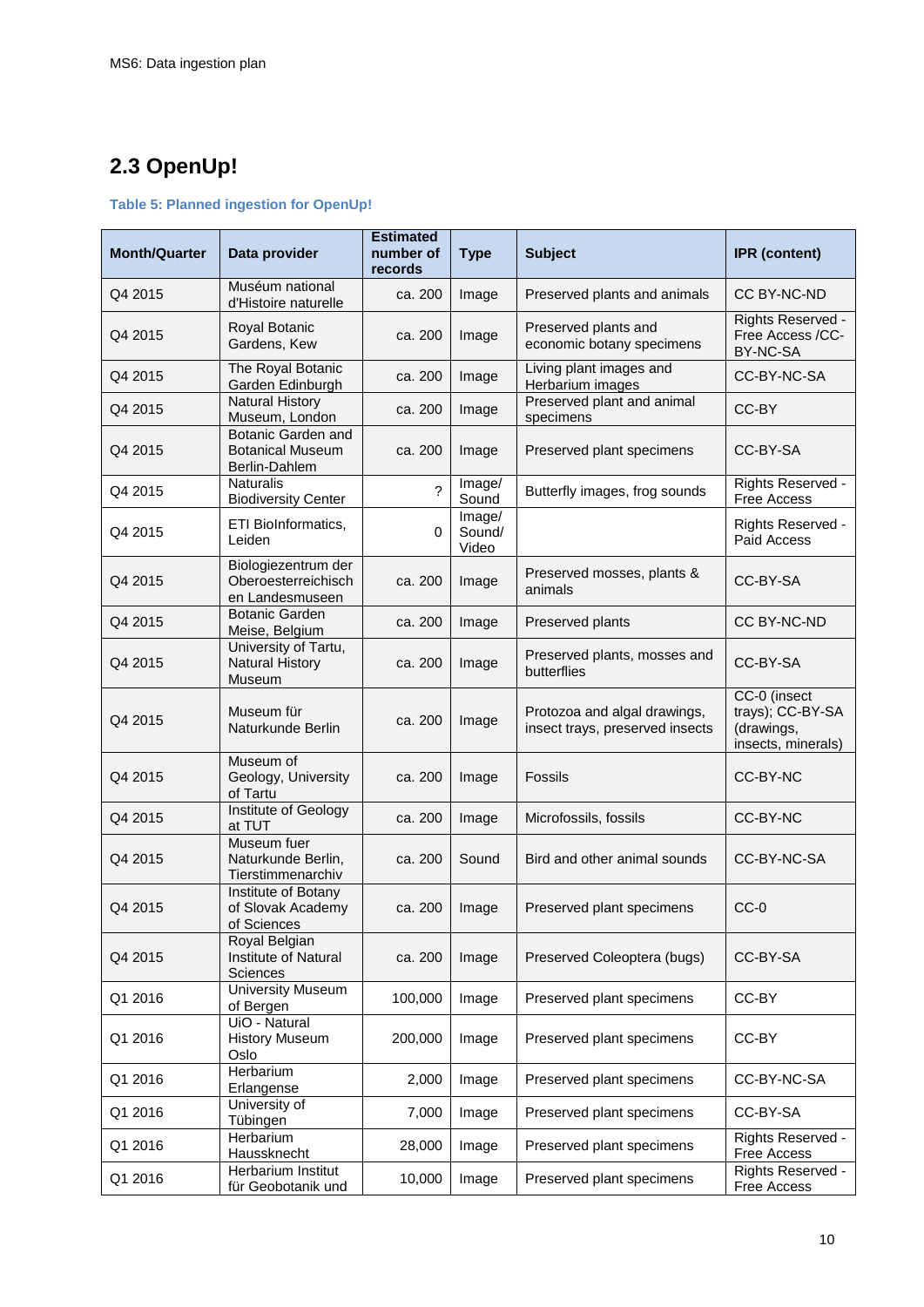|         | Botanischer Garten,<br>Martin-Luther-<br>Universität Halle            |         |                 |                                                                 |                                                                      |
|---------|-----------------------------------------------------------------------|---------|-----------------|-----------------------------------------------------------------|----------------------------------------------------------------------|
| Q1 2016 | Muséum national<br>d'Histoire naturelle                               | ca. 200 | Image           | Preserved plants and animals                                    | CC BY-NC-ND                                                          |
| Q1 2016 | Royal Botanic<br>Gardens, Kew                                         | ca. 200 | Image           | Preserved plants and<br>economic botany specimens               | Rights Reserved -<br>Free Access/CC-<br>BY-NC-SA                     |
| Q1 2016 | The Royal Botanic<br>Garden Edinburgh                                 | ca. 200 | Image           | Living plant images and<br>Herbarium images                     | CC-BY-NC-SA                                                          |
| Q1 2016 | <b>Natural History</b><br>Museum, London                              | ca. 200 | Image           | Preserved plant and animal<br>specimens                         | CC-BY                                                                |
| Q1 2016 | <b>Botanic Garden and</b><br><b>Botanical Museum</b><br>Berlin-Dahlem | ca. 200 | Image           | Preserved plant specimens                                       | CC-BY-SA                                                             |
| Q1 2016 | <b>Naturalis</b><br><b>Biodiversity Center</b>                        | 2       | Image/<br>Sound | Butterfly images, frog sounds                                   | Rights Reserved -<br><b>Free Access</b>                              |
| Q1 2016 | Biologiezentrum der<br>Oberoesterreichisch<br>en                      | ca. 200 | Image           | Preserved mosses, plants &<br>animals                           | CC-BY-SA                                                             |
| Q1 2016 | <b>Botanic Garden</b><br>Meise, Belgium                               | ca. 200 | Image           | Preserved plants                                                | CC BY-NC-ND                                                          |
| Q1 2016 | University of Tartu,<br><b>Natural History</b><br>Museum              | ca. 200 | Image           | Preserved plants, mosses and<br>butterflies                     | CC-BY-SA                                                             |
| Q1 2016 | Museum für<br>Naturkunde Berlin                                       | ca. 200 | Image           | Protozoa and algal drawings,<br>insect trays, preserved insects | CC-0 (insect<br>trays); CC-BY-SA<br>(drawings,<br>insects, minerals) |
| Q1 2016 | Museum of<br>Geology, University<br>of Tartu                          | ca. 200 | Image           | Fossils                                                         | CC-BY-NC                                                             |
| Q1 2016 | Institute of Geology<br>at TUT                                        | ca. 200 | Image           | Microfossils, fossils                                           | CC-BY-NC                                                             |
| Q1 2016 | Museum fuer<br>Naturkunde Berlin,<br>Tierstimmenarchiv                | ca. 200 | Sound           | Bird and other animal sounds                                    | CC-BY-NC-SA                                                          |
| Q1 2016 | Institute of Botany<br>of Slovak Academy<br>of Sciences               | ca. 200 | Image           | Preserved plant specimens                                       | $CC-0$                                                               |
| Q1 2016 | Royal Belgian<br>Institute of Natural<br>Sciences                     | ca. 200 | Image           | Preserved Coleoptera (bugs)                                     | CC-BY-SA                                                             |
|         | <b>Total</b>                                                          | 352,600 |                 |                                                                 |                                                                      |

## <span id="page-10-0"></span>**2.4 CARARE**

#### **Table 6: Planned ingestion for CARARE**

| <b>Month/Quarter</b> | Data provider                           | <b>Estimated</b><br>number of<br>records                 | <b>Type</b>         | <b>Subject</b>                                               | <b>IPR</b> (content)                    |
|----------------------|-----------------------------------------|----------------------------------------------------------|---------------------|--------------------------------------------------------------|-----------------------------------------|
| <b>April 2015</b>    | Narodowy Instytut<br><b>Dziedzictwa</b> | 59                                                       | Images              | Archaeological<br>monuments - for Google<br>Field Trip pilot | CC-BY-SA                                |
| <b>April 2015</b>    | Národní<br>památkový ústav              | update 12,577<br>(10.964 new)                            | Images,<br>text     | Archaeological<br>monuments                                  | Rights Reserved -<br><b>Free Access</b> |
| Sept 2015            | <b>KNAW-DANS</b>                        | update 9,352<br>$(2,896$ new)                            | Images,<br>text     | Archaeology                                                  | Rights Reserved -<br><b>Free Access</b> |
| Q4 2015              | Archaeology data<br>service             | Update (number of<br>new records tbc)<br>34.197 existing | Images,<br>text, 3D | Archaeology                                                  | Rights Reserved -<br><b>Free Access</b> |
| Q4 2015              | <b>Vilnius University</b><br>Faculty of | 21,190 update and<br>enrichment, no                      | Images              | Archaeology                                                  | Rights Reserved -<br><b>Free Access</b> |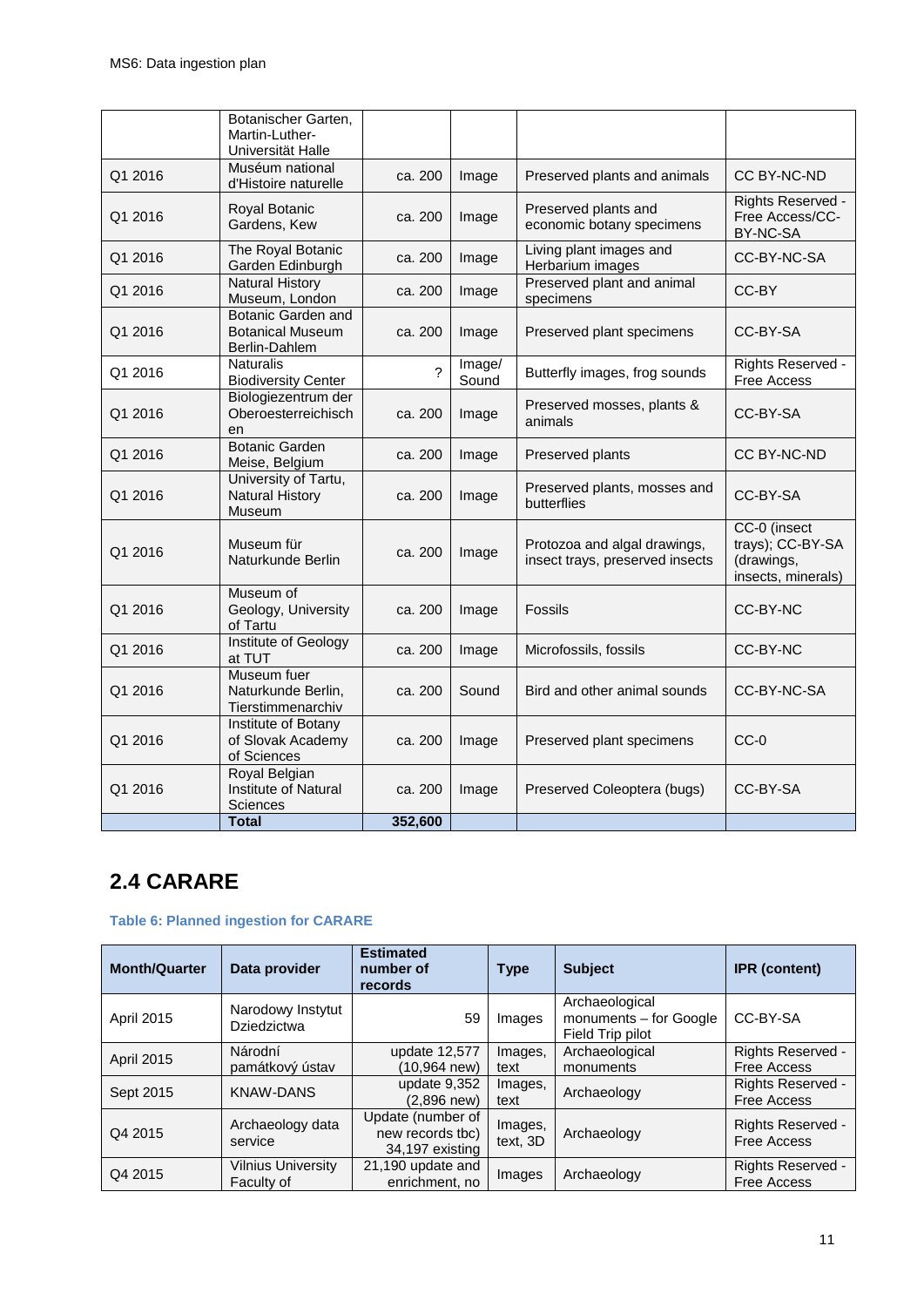|           | Communication                                                                                  | new items                                                                                          |                               |                                      |                                         |
|-----------|------------------------------------------------------------------------------------------------|----------------------------------------------------------------------------------------------------|-------------------------------|--------------------------------------|-----------------------------------------|
| Q4 2015   | University of<br>Jaen, Institute for<br>Iberian<br>Archaeology                                 | Update to de-<br>duplicate<br>(estimated 1,207)                                                    | Images,<br>video,<br>text, 3D | Archaeology                          | CC-BY-NC (4563)<br>CC-BY (303)          |
| Q4 2015   | Direction des<br>Monuments et<br>des Sites de la<br>Région de<br>Bruxelles-<br>Capitale        | 13,590 update to<br>fix links and<br>display of<br>thumbnails.<br>Update planned in<br>Q1 2016.    | Images,<br>text               | Archaeology, buildings,<br>trees     | Rights Reserved -<br><b>Free Access</b> |
| Q4 2015   | Národní<br>památkový ústav                                                                     | 12,577 update<br>(number of new<br>items tbc)                                                      | Images,<br>text               | Archaeology                          | Rights Reserved -<br><b>Free Access</b> |
| Q4 2015   | <b>National Institute</b><br>of Archaeology<br>and Museum                                      | 800, update to<br>enable display of<br>thumbnails $+$<br>enrichment                                | Images,<br>text               | Archaeology objects                  | Rights Reserved -<br><b>Free Access</b> |
| Q4 2015   | Cultural and<br>Educational<br>Technology<br>Institute -<br><b>Research Centre</b><br>Athena   | 3,900 update to fix<br>display of<br>thumbnails and to<br>de-duplicate.                            | Images,<br>3D                 | Archaeology objects                  | CC-BY-ND                                |
| Q4 2015   | Kulturstyelsen                                                                                 | 301,314 Update to<br>address broken<br>links and<br>enrichment (no<br>new content at this<br>time) | Images,<br>text               | Archaeology<br>monuments             | Public domain                           |
| Q1 2016   | German<br>Archaeological<br>institute                                                          | 183,687, Update to<br>address broken<br>links                                                      | Images,<br>text               | Archaeology<br>monuments and objects | CC-BY-SA                                |
| Q1 2016   | Direction des<br>Monuments et<br>des Sites de la<br>Région de<br><b>Bruxelles-</b><br>Capitale | 14,590 update<br>$(10,000$ new)                                                                    | Images,<br>text               | Archaeology, buildings,<br>trees     | Rights Reserved -<br><b>Free Access</b> |
| Q1-2 2016 | National Heritage<br>Board, Poland                                                             | Update to add c.<br>7,000 records                                                                  | Images,<br>text, 3D           | Archaeology,<br>monuments            | CC-BY-NC-ND<br>(178) CC-BY-SA<br>(59)   |
| Q1 2016   | CIMEC, National<br>Archaeological<br>Record of<br>Romania                                      | 4,050, new<br>collection                                                                           | Images,<br>text               | Archaeology,<br>monuments            |                                         |
| Q1 2016   | CIMEC, Listed<br>monuments of<br>Romania                                                       | 5,093, new<br>collection                                                                           | Images,<br>text               | Archaeology,<br>monuments            |                                         |
| Q1 2016   | <b>STARC</b>                                                                                   | ca. 400, update to<br>de-duplicate                                                                 | Images,<br>text, 3D           | Archaeology,<br>monuments            | CC-BY-NC-ND                             |
| Q1 2016   | Pamiatkovy urad<br>Slovenskeij<br>republiky                                                    | is aiming to update<br>through Slovakiana                                                          |                               |                                      |                                         |
| Q1-2 2016 | Swedish National<br>Heritage Board                                                             | 81,2971 + update<br>to enhance spatial<br>indexing and add<br>new content<br>(number tbc).         | Text,<br>images               | Archaeology,<br>Monuments            | Public domain                           |
|           | <b>Total</b>                                                                                   | 40,062                                                                                             |                               |                                      |                                         |

CARARE are in contact with other members of their network who may also wish to update their collections during the second half of the project.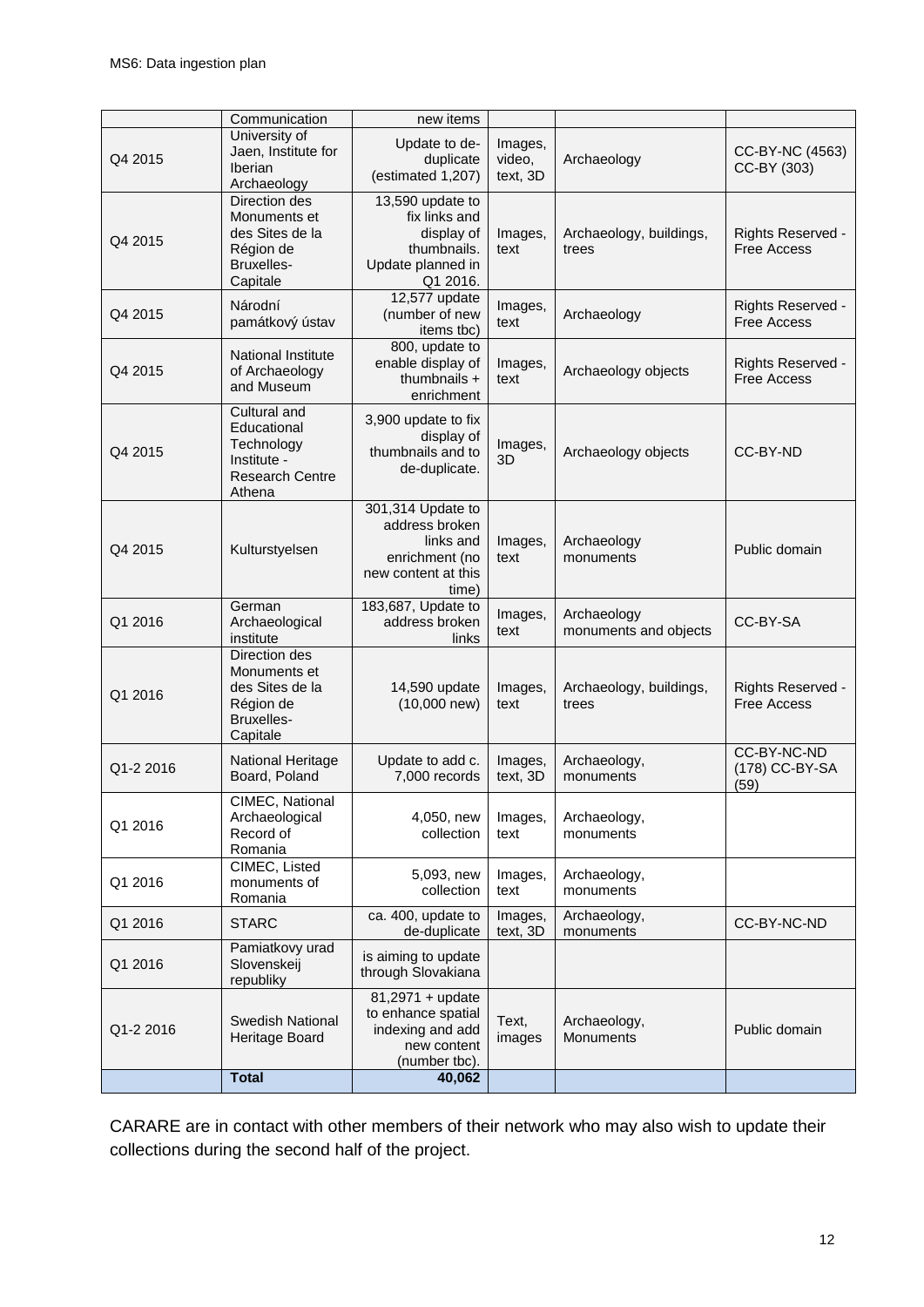### <span id="page-12-0"></span>**2.5 EuropeanaFashion**

|  |  |  |  | <b>Table 7: Planned ingestion for EuropeanaFashion</b> |
|--|--|--|--|--------------------------------------------------------|
|--|--|--|--|--------------------------------------------------------|

| <b>Month/Quarter</b> | Data provider                                     | <b>Estimated</b><br>number of<br>records | <b>Type</b>  | <b>Subject</b>                                       | <b>IPR</b> (content)                                        |
|----------------------|---------------------------------------------------|------------------------------------------|--------------|------------------------------------------------------|-------------------------------------------------------------|
| Q3 2015              | Victoria & Albert<br>Museum                       | 382                                      | <b>IMAGE</b> | Fashion &<br>costume objects                         | CC-BY-SA                                                    |
| Q4 2015              | Amsterdam<br>Museum                               | 1,200                                    | <b>IMAGE</b> | Fashion &<br>costume objects,<br>fashion prints      | CC-0, public<br>domain, Rights<br>Reserved - Free<br>Access |
| Q4 2015              | Gemeentemuseum<br>Den Haag                        | 1,300                                    | <b>IMAGE</b> | Fashion prints                                       | <b>Rights Reserved</b><br>- Free Access                     |
| Q4 2015              | TextielMuseum<br>Tilburg                          | 500                                      | <b>IMAGE</b> | Fashion &<br>costume objects                         | <b>Rights Reserved</b><br>- Free Access                     |
| Q4 2015              | Modemuseum<br>Hasselt                             | 290                                      | <b>IMAGE</b> | Fashion &<br>costume objects                         | <b>Rights Reserved</b><br>- Free Access                     |
| Q4 2015              | <b>ITS</b> International<br><b>Talent Support</b> | 175                                      | <b>IMAGE</b> | Catwalk photos,<br>photography of<br>fashion objects | <b>Rights Reserved</b><br>- Free Access                     |
| Q1 2016              | <b>Catwalk Pictures</b>                           | 40,000                                   | <b>IMAGE</b> | Catwalk photos                                       | <b>Rights Reserved</b><br>- Free Access                     |
| Q1 2016              | Missoni                                           | 5,000                                    | <b>IMAGE</b> | Catwalk photos,<br>photography of<br>fashion objects | <b>Rights Reserved</b><br>- Free Access                     |
| May 2016             | MoMu                                              | 1,500                                    | <b>IMAGE</b> | Fashion and<br>Costume objects                       | <b>Rights Reserved</b><br>- Free Access                     |
| May 2016             | Koninklijke<br>Bibliotheek van<br>België          | 2,000                                    | <b>IMAGE</b> | Prints related to<br>fashion                         | <b>Rights Reserved</b><br>- Free Access                     |
| May 2016             | Museum Applied<br>Arts Belgrado                   | 300                                      | <b>IMAGE</b> | Catalogues,<br>Exhibitions.<br>museum objects        | <b>Rights Reserved</b><br>- Free Access                     |
|                      | <b>Total</b>                                      | 52,647                                   |              |                                                      |                                                             |

### <span id="page-12-1"></span>**2.6 EUscreen**

EUscreen aggregation for DSI1 will commence from Q4 2015. There are two strands of work:

- new data providers. EUscreen is in touch with the data providers below, and is working on getting them familiar with the tools used by EUscreen. An online course was created to support this activity. Next to the online tutorial, a course is organised at the BUFVC premises (1st week of February 2016), where all the expected new providers, as listed below, are invited to. At this point, more insights are given in the exact dimensions of the contributions; notably the number, time and IPR status of the collections they will make available through Europeana.
- existing data providers. EUscreen will continue to work with the existing content partners and invite them to contribute to the existing body of content.

| <b>Month/Quarter</b> | Data provider                             | <b>Estimated</b><br>number of<br>records | Type         | <b>Subject</b>                         | <b>IPR</b> (content)                    |
|----------------------|-------------------------------------------|------------------------------------------|--------------|----------------------------------------|-----------------------------------------|
| Q2 2016              | Albanian State's Film<br>Archives (AQSHF) | 300                                      | Moving image | Documentary &<br>newsreels             | <b>Rights Reserved</b><br>- Free Access |
| Q2 2016              | <b>Associated Press</b>                   | 550.000                                  | Moving image | <b>Newsreels</b>                       | <b>Rights Reserved</b><br>- Free Access |
| Q <sub>2</sub> 2016  | Centre National de<br>l'Audiovisuel (CNA) | 400                                      | Moving image | <b>Broadcast</b><br>materials from the | <b>Rights Reserved</b><br>- Free Access |

#### **Table 8: Planned ingestion for EUscreen**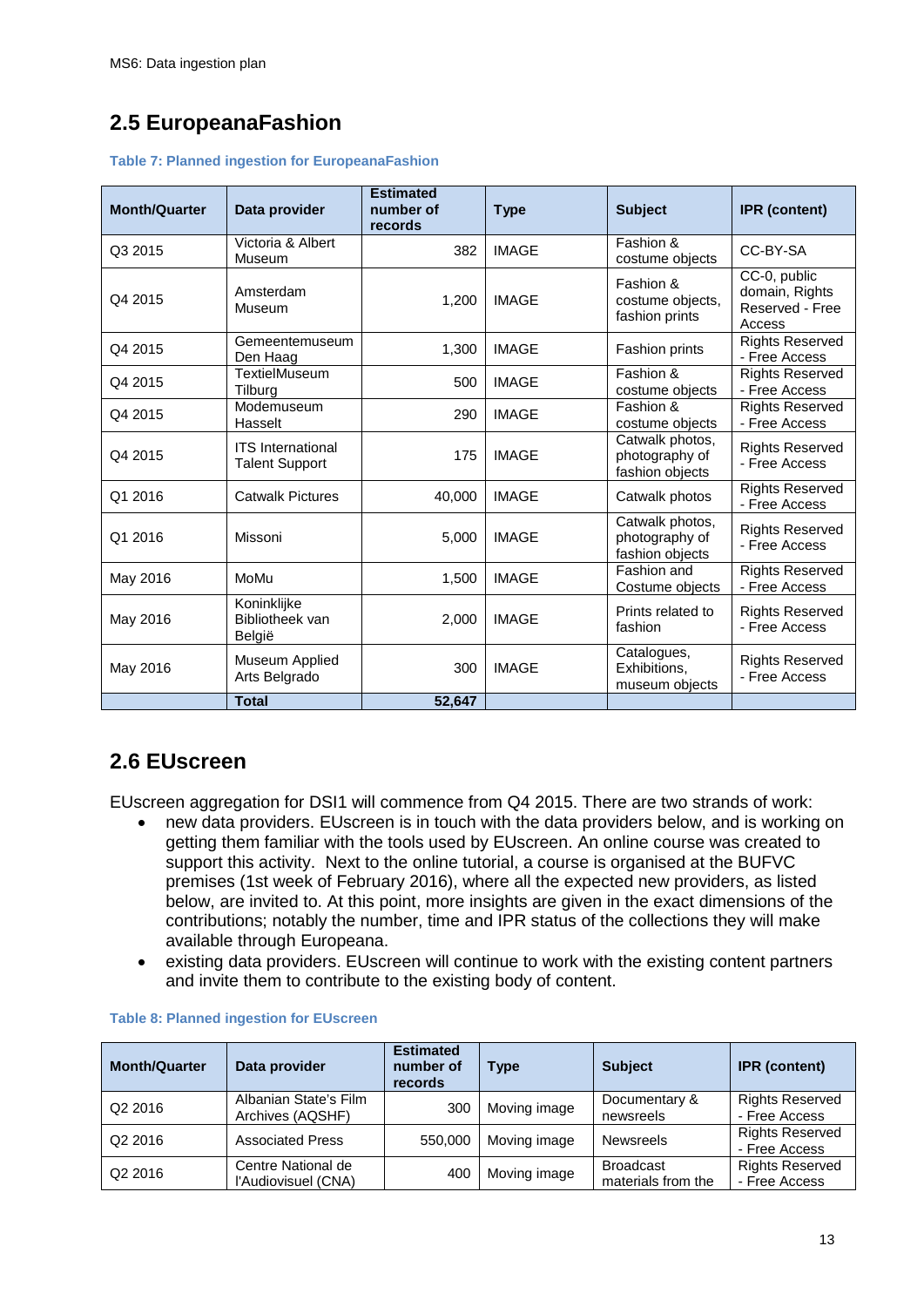|         |                                                             |            |                                         | region                                                                                     |                                         |
|---------|-------------------------------------------------------------|------------|-----------------------------------------|--------------------------------------------------------------------------------------------|-----------------------------------------|
| Q2 2016 | European<br><b>Broadcasting Union</b>                       | <b>TBD</b> | Moving image                            | <b>Eurovision Song</b><br>Festival                                                         | <b>Rights Reserved</b><br>- Free Access |
| Q2 2016 | Hrvatska<br>Radiotelevizija Croatia<br>(HRT)                | 735        | Moving image<br>and contextual<br>items | <b>Broadcast</b><br>materials from the<br>region                                           | <b>Rights Reserved</b><br>- Free Access |
| Q2 2016 | Maltese Broadcasting<br>Authority                           | 39         | Moving image                            | <b>Broadcast</b><br>materials from the<br>region                                           | <b>Rights Reserved</b><br>- Free Access |
| Q2 2016 | Moldova Film                                                | <b>TBD</b> | <b>TBD</b>                              | <b>Broadcast</b><br>materials from the<br>region                                           | <b>Rights Reserved</b><br>- Free Access |
| Q2 2016 | <b>NRK</b>                                                  | <b>TBD</b> | <b>TBD</b>                              | <b>Broadcast</b><br>materials from the<br>region                                           | <b>Rights Reserved</b><br>- Free Access |
| Q2 2016 | Radio Television<br>Vojvodina                               | <b>TBD</b> | <b>TBD</b>                              | <b>Broadcast</b><br>materials from the<br>region                                           | <b>Rights Reserved</b><br>- Free Access |
| Q2 2016 | RTVE / Filmoteca<br>Española                                | 4,012      | Moving image                            | No-Do newsreel<br>collection                                                               | <b>Rights Reserved</b><br>- Free Access |
| Q2 2016 | <b>TV Slovenia</b>                                          | <b>TBD</b> | <b>TBD</b>                              | <b>Broadcast</b><br>materials from the<br>region                                           | <b>Rights Reserved</b><br>- Free Access |
| Q2 2016 | University of Ulster                                        | <b>TBD</b> | <b>TBD</b>                              | <b>Broadcast material</b><br>from the 1970s<br>onwards - w focus<br>on Northern<br>Ireland | <b>TBD</b>                              |
| Q2 2016 | Vlaams Instituut voor<br>Audiovisuele<br>Archivering (VIAA) | 360,000    | Newspaper<br>pages                      | WW1                                                                                        | <b>Rights Reserved</b><br>- Free Access |
| Q2 2016 | Yorkshire Film Archive                                      | <b>TBD</b> | <b>TBD</b>                              | <b>Broadcast</b><br>materials from the<br>region                                           | <b>Rights Reserved</b><br>- Free Access |
|         | <b>Total</b>                                                | 915,486    |                                         |                                                                                            |                                         |

### <span id="page-13-0"></span>**2.7 HOPE2.0 / International Association of Labour History Institutions**

**Table 9: Planned ingestion for HOPE2.0**

| <b>Month/Quarter</b> | Data provider                                                                                                | <b>Estimated</b><br>number of<br>records | <b>Type</b>      | <b>Subject</b>                                                                                                                                                                                                         |
|----------------------|--------------------------------------------------------------------------------------------------------------|------------------------------------------|------------------|------------------------------------------------------------------------------------------------------------------------------------------------------------------------------------------------------------------------|
| March 2016           | Arbeiderbevegelsens<br>arkiv og bibliotek<br>(Arbark) (Oslo)                                                 | 20,000                                   | Images           | Norwegian Labour Movement                                                                                                                                                                                              |
| March 2016           | Arbeiderbevegelsens<br>arkiv og bibliotek<br>(Arbark) (Oslo)                                                 | 500                                      | PDF files        | Minutes of Norwegian Congress of Trade<br>Labour Unions. Reports from the Norwegian<br>Confederation of Trade Labour Unions.<br>Minutes of Norwegian Labour Party Rallies.<br>Reports from the Norwegian Labour Party. |
| March 2016           | European Trade<br>Union Institute<br>(ETUI) (Brussels)                                                       | 2,700                                    | <b>PDF</b> files | Documents concerning and publications by<br>European Trade Unions and 'le monde social'<br>in Europe.                                                                                                                  |
| March 2016           | Archiv für Soziale<br>Bewegungen<br>(Bochum)                                                                 | 2,650                                    | Images           | Trade Unions and social movements,<br>predominantly from the German Ruhr region,<br>including the German Miners' Union, the<br>German Chemical Workers' Union, etc.                                                    |
| March 2016           | Trade Union<br>Congress Library<br>Collections at the<br>London Metropolitan<br>University (TUC)<br>(London) | 5,000                                    | Images           | Pamphlets and other material collected from<br>unions, pressure groups and campaign<br>movements both in the UK and internationally<br>since the second half of the 19th century.                                      |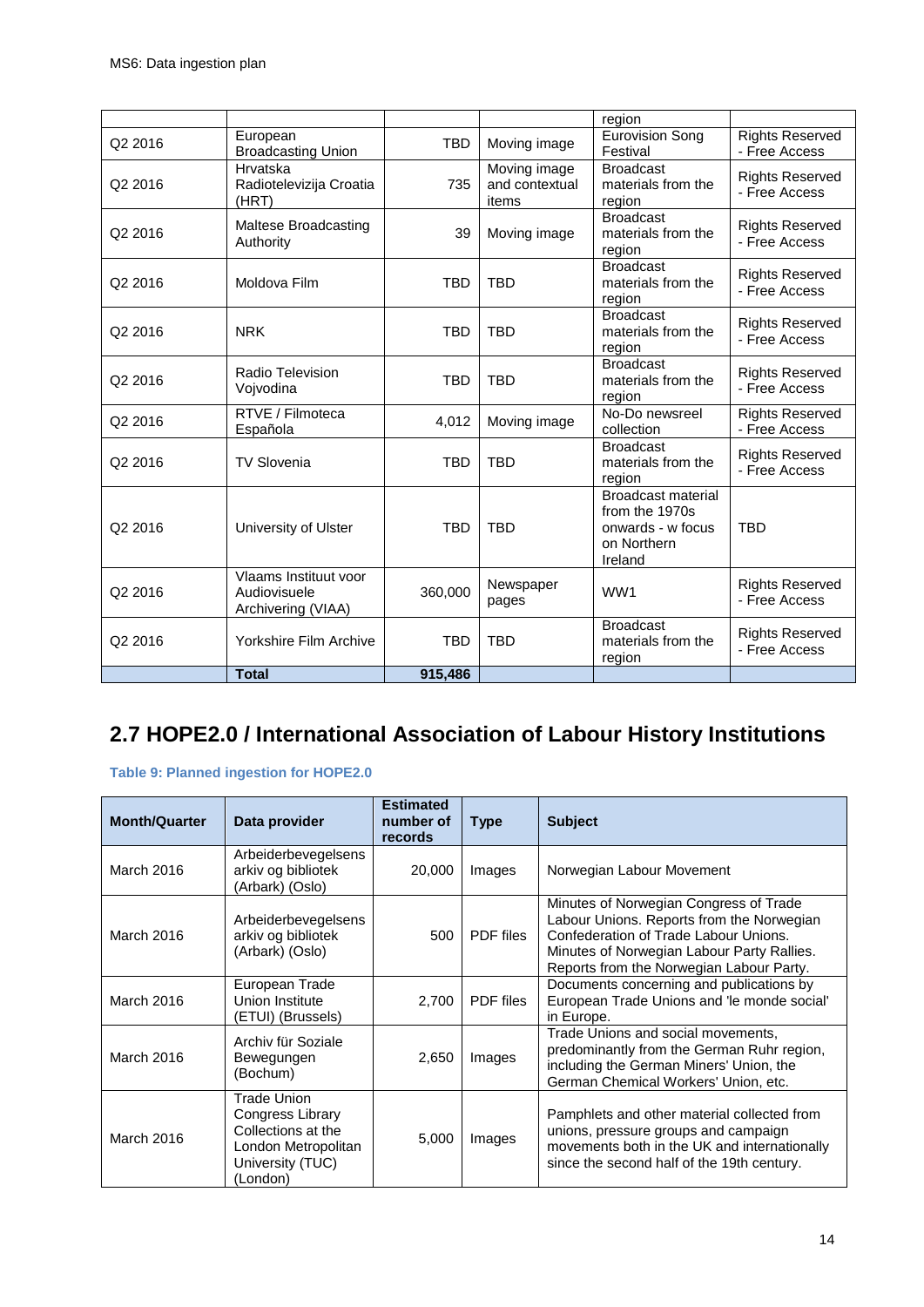| March 2016 | Αρχεία Σύγχρονης<br>Κοινωνικής Ιστορίας<br>(Contemporary)<br>Social History<br>Archives) (ASKI)<br>(Athens) | 24.185 | <b>TEXT</b> | Culture and the Greek Left (1900-1974). The<br>Greek Civil War (1946-1949). Greek Youth<br>Movements (1936-1974). Greek Underground<br>Press (1936-1974). |
|------------|-------------------------------------------------------------------------------------------------------------|--------|-------------|-----------------------------------------------------------------------------------------------------------------------------------------------------------|
|            | Total                                                                                                       | 55,035 |             |                                                                                                                                                           |

# <span id="page-14-0"></span>**2.8 The European Library**

**Table 10: Planned ingestion for The European Library**

| <b>Month/Quarter</b> | Data provider                                                  | <b>Estimated</b><br>number of<br>records | <b>Type</b>  | <b>Subject</b>                                                                                              |
|----------------------|----------------------------------------------------------------|------------------------------------------|--------------|-------------------------------------------------------------------------------------------------------------|
| Q4 2015              | "Lucian Blaga" Central<br>University Library of<br>Cluj-Napoca | 583                                      | <b>TEXT</b>  | Old and rare books                                                                                          |
| Q4 2015              | "Lucian Blaga" Central<br>University Library of<br>Cluj-Napoca | 109                                      | <b>TEXT</b>  | Manuscripts                                                                                                 |
| Q4 2015              | "Lucian Blaga" Central<br>University Library of<br>Cluj-Napoca | 40,056                                   | <b>TEXT</b>  | Periodicals                                                                                                 |
| Q4 2015              | "Lucian Blaga" Central<br>University Library of<br>Cluj-Napoca | 1,057                                    | <b>IMAGE</b> | Iconographic materials                                                                                      |
| Q4 2015              | "Lucian Blaga" Central<br>University Library of<br>Cluj-Napoca | 32                                       | <b>TEXT</b>  | University Library Publications                                                                             |
| Q4 2015              | "Lucian Blaga" Central<br>University Library of<br>Cluj-Napoca | 396                                      | <b>TEXT</b>  | Books and reprints                                                                                          |
| Q4 2015              | Croatian Academy of<br>Sciences and Arts                       | 260                                      | <b>IMAGE</b> | Photography collection of the Fine Arts<br>Archives                                                         |
| Q4 2015              | Croatian Academy of<br>Sciences and Arts                       | 53                                       | <b>IMAGE</b> | Photographic archive                                                                                        |
| Q4 2015              | Croatian Academy of<br>Sciences and Arts                       | 2,645                                    | <b>TEXT</b>  | <b>Academy Publications</b>                                                                                 |
| Q4 2015              | Croatian Academy of<br>Sciences and Arts                       | 19                                       | <b>IMAGE</b> | Catalogs of the Strossmayer Gallery of Old<br><b>Masters</b>                                                |
| Q4 2015              | National Library of<br><b>Czech Republic</b>                   | 46,085                                   | <b>TEXT</b>  | Manuscriptorium                                                                                             |
| Q4 2015              | National Library of<br>Czech Republic                          | 796                                      | <b>TEXT</b>  | Kramerius - 19th and 20th century digitised<br>periodicals and monographs from the<br><b>Czech Republic</b> |
| Q4 2015              | National Library of<br>Denmark                                 | 10,645                                   | <b>TEXT</b>  | Archive of Danish Literature                                                                                |
| Q4 2015              | National Library of<br>Denmark                                 | 33,093                                   | <b>TEXT</b>  | Articles from the Tidsskrift.dk                                                                             |
| Q4 2015              | National Library of<br>Russia                                  | 632                                      | <b>TEXT</b>  | <b>Russian Book Treasures</b>                                                                               |
| Q4 2015              | National Library of<br>Russia                                  | 4,655                                    | <b>TEXT</b>  | Russian classics                                                                                            |
| Q4 2015              | National Library of<br>Russia                                  | 8,005                                    | <b>IMAGE</b> | Digital History of Russia                                                                                   |
| Q4 2015              | National Library of<br>Russia                                  | 8,304                                    | <b>IMAGE</b> | Imprint Collection                                                                                          |
| Q4 2015              | National Library of<br>Russia                                  | 3,235                                    | <b>IMAGE</b> | Maps                                                                                                        |
| Q4 2015              | National Library of<br>Russia                                  | 4,519                                    | <b>IMAGE</b> | Diocesan Gazette                                                                                            |
| Q4 2015              | National Library of<br>Russia                                  | 2,808                                    | <b>IMAGE</b> | Saint-Petersburg                                                                                            |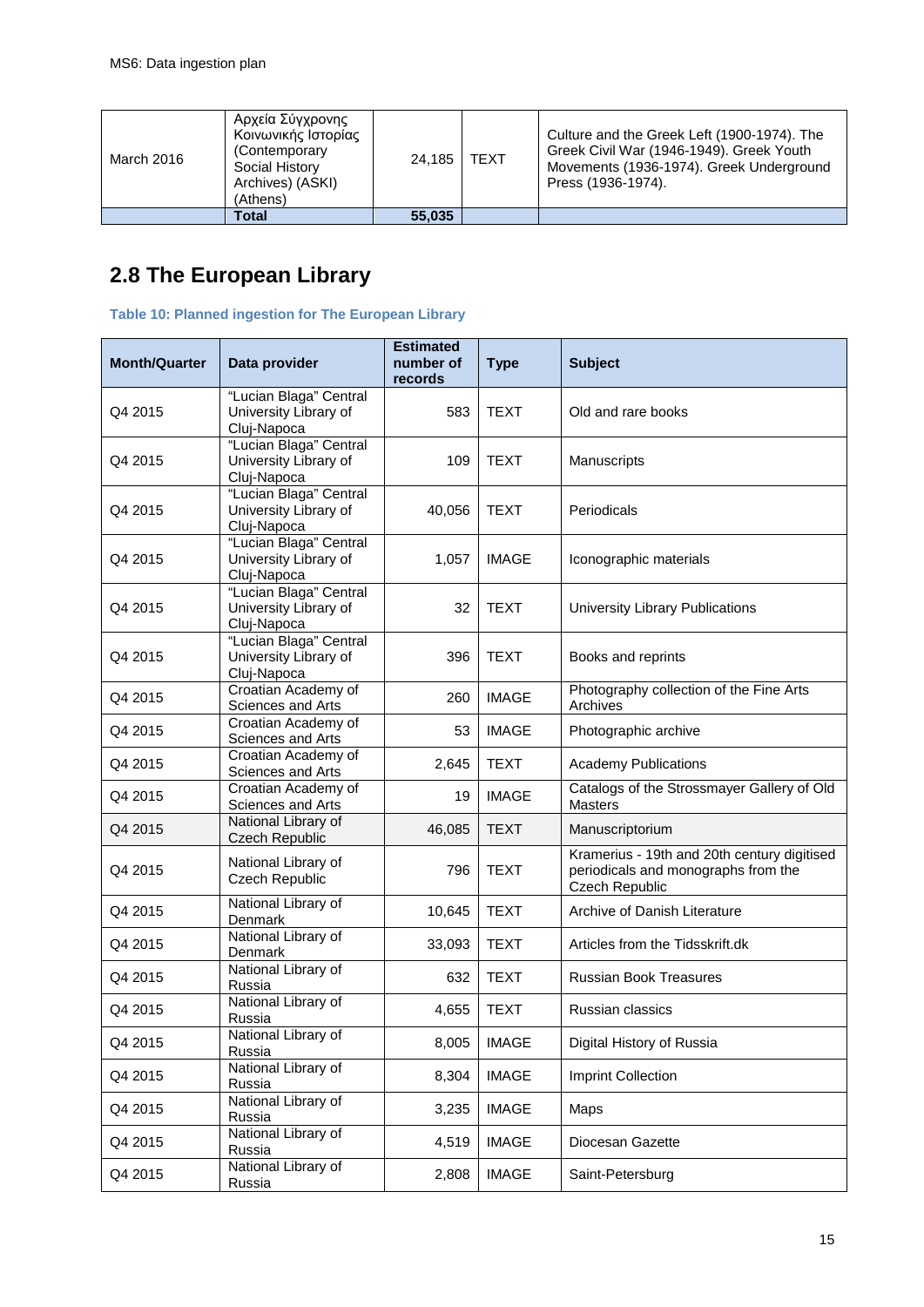| Q4 2015 | National Library of<br>Russia                         | 81      | <b>IMAGE</b>               | History of the Imperial Public Library                        |
|---------|-------------------------------------------------------|---------|----------------------------|---------------------------------------------------------------|
| Q4 2015 | National Library of<br>Russia                         | 34      | <b>IMAGE</b>               | Children's books in Yiddish                                   |
| Q4 2015 | National Library of<br>Scotland                       | 5,000   | <b>IMAGE</b>               | Historic map collection                                       |
| Q4 2015 | National Library of<br>Scotland                       | 380     | <b>TEXT</b>                | Scottish Post Office directories                              |
| Q4 2015 | National Library of<br>Scotland                       | 80,000  | <b>IMAGE</b>               | Modern maps                                                   |
| Q4 2015 | National Library of<br>Scotland                       | 1,700   | <b>TEXT</b>                | Early Gaelic Books                                            |
| Q4 2015 | National Library of<br>Scotland                       | 200     | <b>TEXT</b>                | <b>British military lists</b>                                 |
| Q4 2015 | National Library of<br>Scotland                       | 1,770   | <b>TEXT</b>                | Word on the street broadside collection                       |
| Q4 2015 | National Library of<br>Scotland                       | 200     | <b>TEXT</b>                | <b>Books</b>                                                  |
| Q4 2015 | National Library of<br>Scotland                       | 350     | <b>IMAGE</b>               | Albums of the Edinburgh Calotype Club                         |
| Q4 2015 | National Library of<br>Scotland                       | 100     | <b>TEXT</b>                | Medical history of British India                              |
| Q4 2015 | National Library of<br>Scotland                       | 40      | <b>IMAGE</b>               | The Forth Bridge                                              |
| Q4 2015 | National Library of<br>Scotland                       | 91      | <b>IMAGE</b>               | The Tay Bridge                                                |
| Q4 2015 | National Library of<br>Scotland                       | 696     | <b>IMAGE</b>               | Jacobite ballads                                              |
| Q4 2015 | National Library of<br>Scotland                       | 2,432   | <b>IMAGE</b>               | English ballads                                               |
| Q4 2015 | National Library of<br>Scotland                       | 156     | <b>IMAGE</b>               | Edinburgh theatre posters                                     |
| Q4 2015 | National Library of<br>Scotland                       | 34      | <b>IMAGE</b>               | Edinburgh theatre photos                                      |
| Q4 2015 | National Library of<br>Scotland                       | 537     | <b>IMAGE</b>               | Hutton drawings                                               |
| Q4 2015 | National and University<br>Library in Zagreb          | 3,485   | <b>TEXT</b>                | NLH:Europeana Newspaper                                       |
| Q4 2015 | National Library of<br>Spain                          | 20,000  | TEXT;<br>IMAGE;<br>(SOUND) | Biblioteca Digital Hispanica                                  |
| Q4 2015 | National Library of<br>Spain                          | 30,000  | <b>TEXT</b>                | <b>Digital Periodicals Library</b>                            |
| Q4 2015 | Royal Library of<br>Belgium                           | 30,000  | <b>TEXT</b>                | KBR: Europeana Newspaper                                      |
| Q4 2015 | National Library of<br>Turkey                         | 100,000 | <b>TEXT</b>                | NLT: Europeana Newspaper                                      |
| Q4 2015 | Russian State Library                                 | 12,000  | <b>IMAGE</b>               | Sheet music                                                   |
| Q4 2015 | National Library of<br>Latvia                         | 20      | <b>IMAGE</b>               | Glass plate photographic negatives                            |
| Q4 2015 | National Library of<br><b>Bulgaria</b>                | 11      | <b>TEXT</b>                | Digital Library of Bulgaria - Slavonic<br>manuscripts         |
| Q4 2015 | National and University<br>Library of Slovenia        | 58,023  | <b>TEXT</b>                | Laibacher Zeitung                                             |
| Q4 2015 | <b>Swiss National Library</b>                         | 5,500   | <b>TEXT</b>                | Digitized publications from e-Helvetica                       |
| Q4 2015 | The University and<br>National Library of<br>Debrecen | 11,832  | <b>TEXT</b>                | 18th and early 19th Century Hungarian<br>Periodicals          |
| Q4 2015 | The University and<br>National Library of<br>Debrecen | 12,563  | <b>TEXT</b>                | Playbills of the Debrecen Theatre 1862-<br>1920               |
| Q4 2015 | The University and<br>National Library of<br>Debrecen | 4,551   | <b>TEXT</b>                | 19th Century Periodicals from the Eastern<br>Hungarian Region |
| Q4 2015 | <b>Tilburg University</b>                             | 1,658   | TEXT/<br><b>DATASET</b>    | Dataverse                                                     |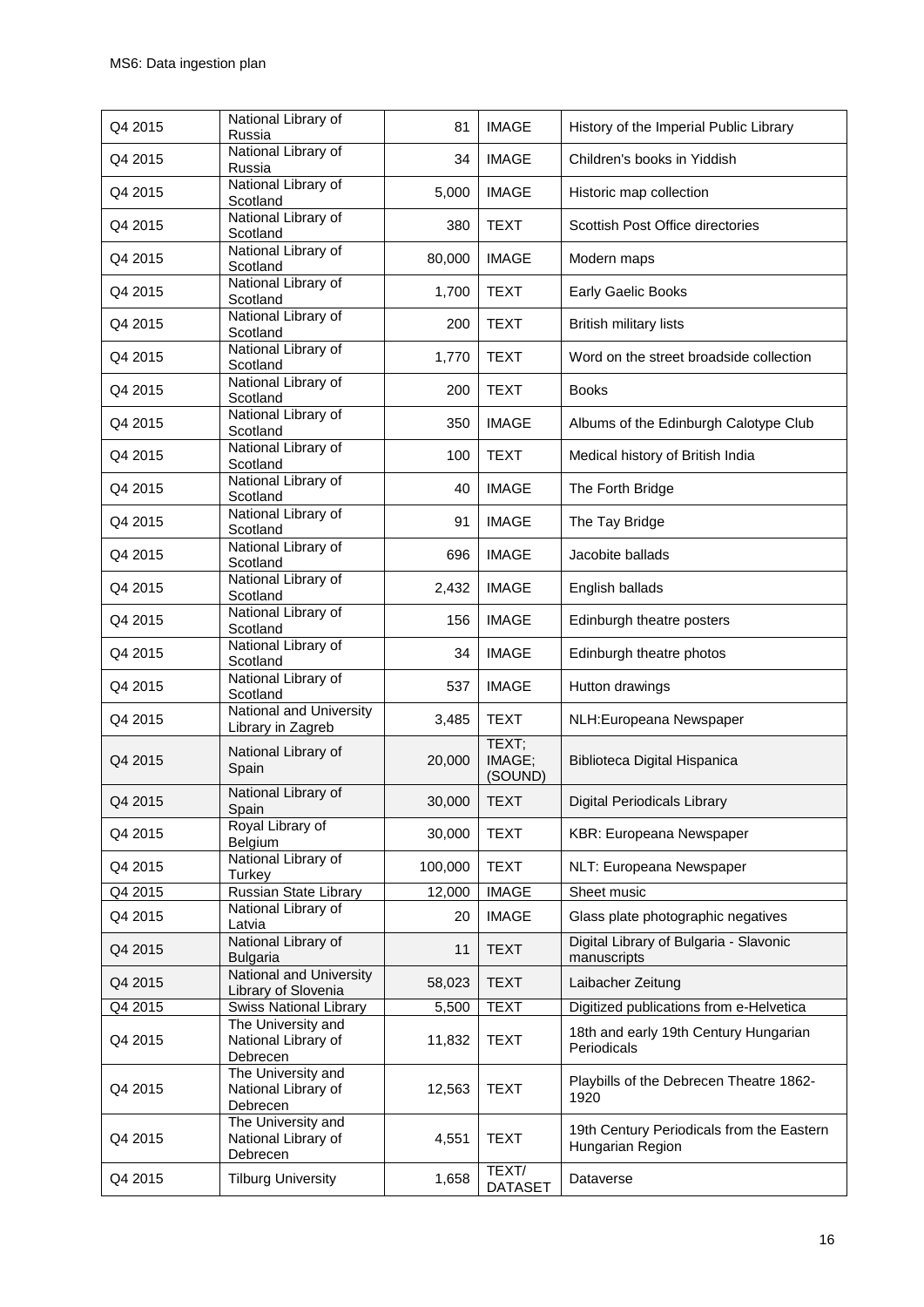| <b>Total</b> | 551,431 |  |
|--------------|---------|--|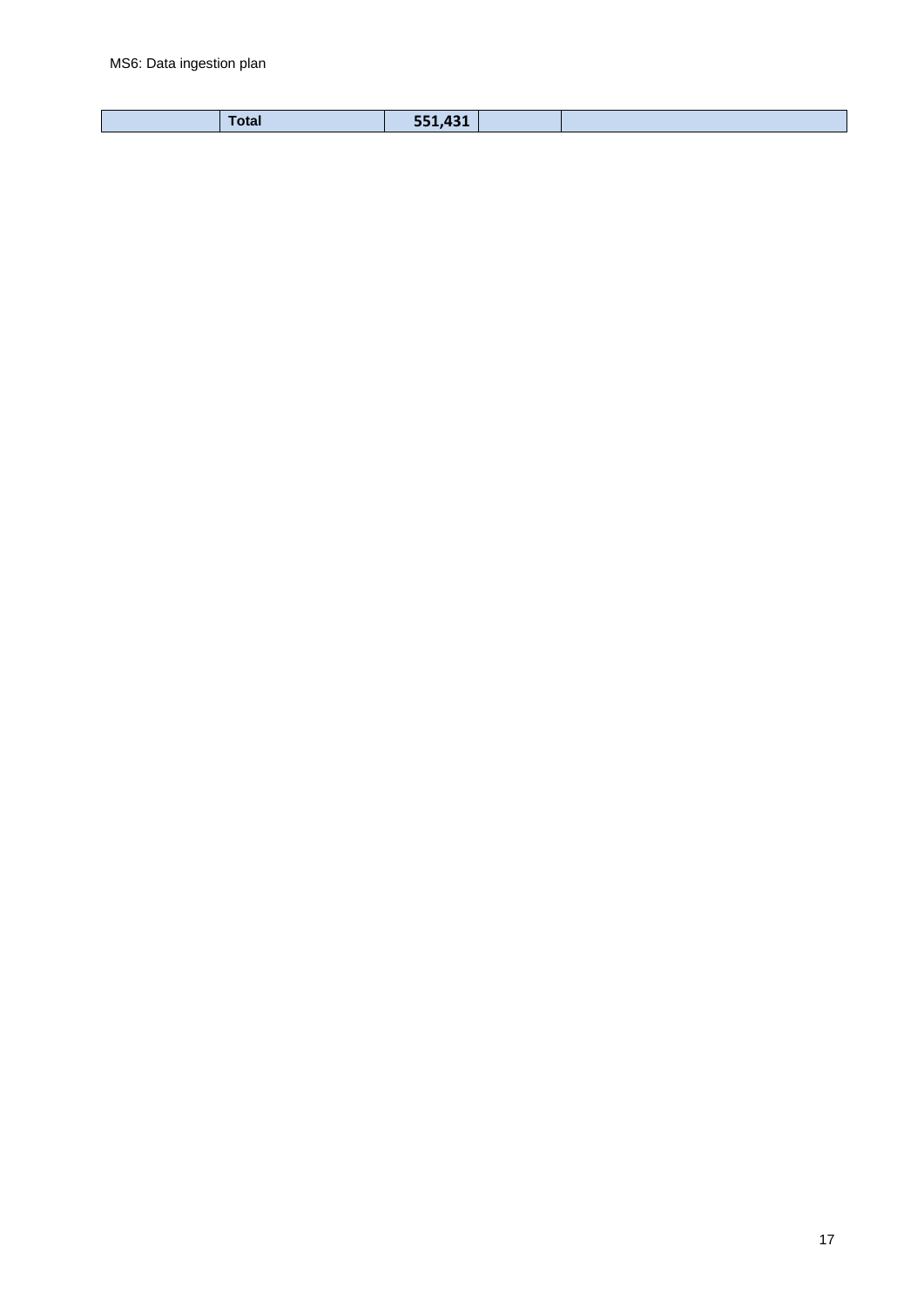# <span id="page-17-0"></span>**3. Ingestion for EU funded projects**

The following table lists the running EU funded projects with their start and end dates. The total number of expected records are listed together with the current amount of records in the Europeana portal.

| <b>Project name</b> | <b>Start</b>   | <b>End</b>     | <b>Total records (DoW)</b> | In portal (July 2015) |
|---------------------|----------------|----------------|----------------------------|-----------------------|
| Europeana Cloud*    | $1 - 2 - 2013$ | $1 - 2 - 2016$ | 2,400,000                  | 1,540,653             |
| EUscreenXL          | $1 - 3 - 2013$ | 29-2-2016      | 1,000,000                  | 543,089               |
| LoCloud             | $1 - 3 - 2013$ | 29-2-2016      | 4,000,000                  | 244,924               |
| <b>EAGLE</b>        | 1-4-2013       | 31-3-2016      | 1,500,000                  | 346,344               |
| Europeana Food      | $1 - 1 - 2014$ | 31-8-2016      | 50,000 - 70,000            | 0                     |
| and Drink           |                |                |                            |                       |
| Europeana           | $1 - 2 - 2014$ | 31-1-2017      | 770,000                    | 30,255                |
| Sounds**            |                |                |                            |                       |

#### **Table 11: Total planned ingestion for EU funded project and status quo as of July 2015**

\* Europeana Cloud delivers via TEL (see previous chapter).

\*\* Europeana Sounds will deliver 545,000 sound items and 225,000 supporting items.

**Table 12: Amount of metadata records to be provided between October 2015 and the end of the project with an average per month. The average is calculated as number to be provided devided by number of remaining months. Actual submission per month may be different.**

| <b>Project name</b>      | Still to provide  | Average per month |
|--------------------------|-------------------|-------------------|
| Europeana Cloud          | 859.347           | 215,000           |
| EUscreenXL               | 456,911           | 92,000            |
| LoCloud                  | 3,755,076         | 750,000           |
| <b>EAGLE</b>             | 1.153.656         | 192,000           |
| Europeana Food and Drink | $50.000 - 70.000$ | $4.500 - 6.300$   |
| Europeana Sounds         | 739,745           | 46,000            |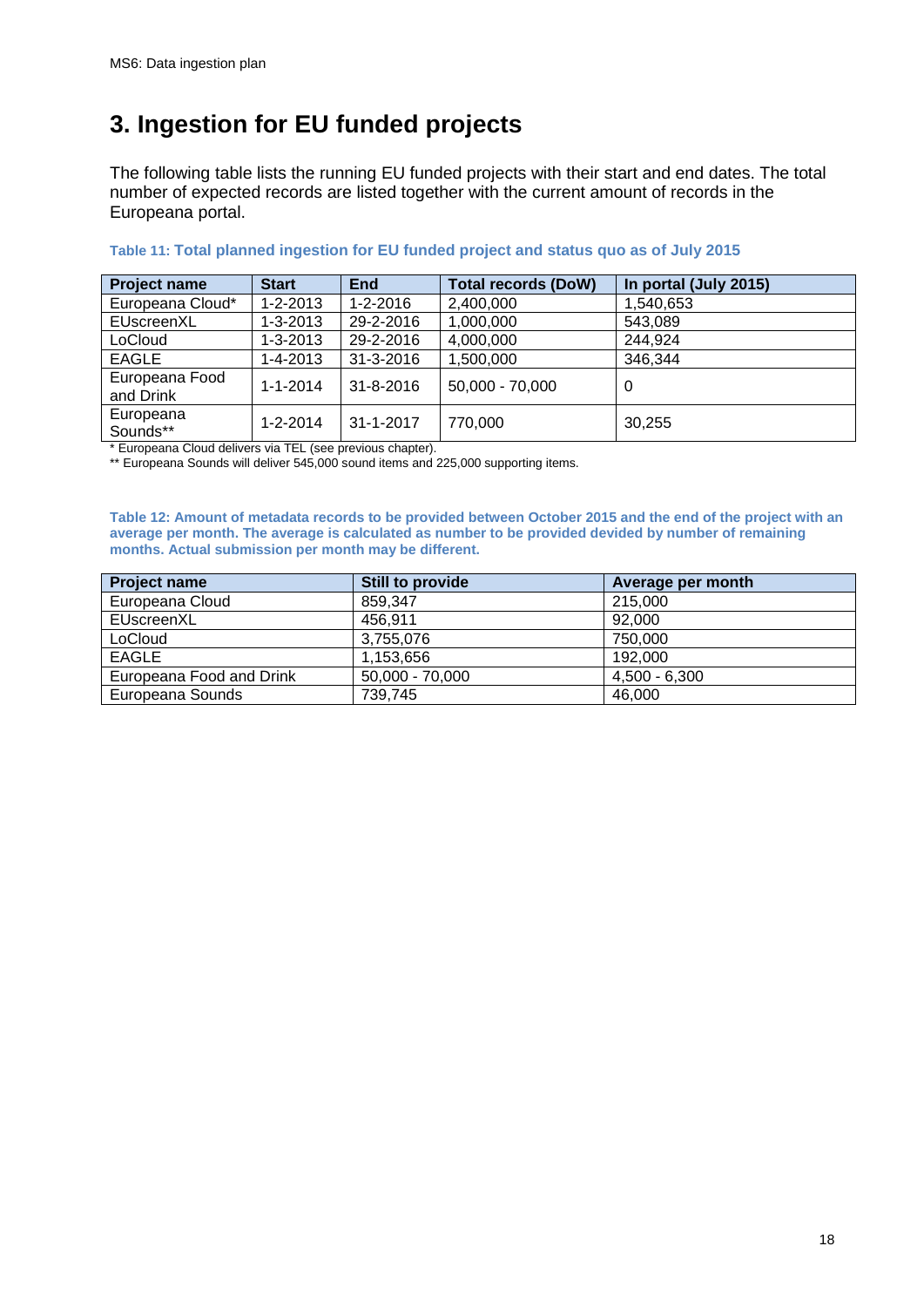### <span id="page-18-0"></span>**4. Ingestion for other aggregators (national and thematic) and direct providers**

Europeana launched an aggregator survey to map the aggregation landscape for digital cultural content across Europe, both to provide an overview of the current situation and to inform future strategic planning to promote resilience, sustainability and innovation. This survey was open for four weeks between 8 January and 6 February 2015. It was completed by 33 aggregators, which together provide more than 80% of the data that is currently available in Europeana. The complete summary of the survey results is provided in D1.1 of Europeana version  $3^7$  $3^7$ .

Almost two thirds (60%) of the aggregators have an ingestion plan, in which they schedule the amount of data to be processed. Most of the respondents did, nevertheless, answer the question of how many digital objects they plan to deliver to Europeana in 2015. The majority plans to make a substantial contribution this year: between 10,000 and over one million objects. The below table is a detailed overview of the number of records the partners planned to deliver in early 2015 with an overview of how much they have submitted during the year.

|                                                                            | <b>Planned records</b>              | New in portal*     | <b>Frequency</b>    |
|----------------------------------------------------------------------------|-------------------------------------|--------------------|---------------------|
| <b>RNOD</b>                                                                | 100,000 - 500,000                   | 0                  | 1 - 5 times a year  |
| <b>Arts Council Norway</b>                                                 | > 1,000,000                         | 532,129            | Every month         |
| Digitale Collectie                                                         | > 1,000,000                         | 903,358            | Every month         |
| <b>HISPANA</b>                                                             | 100,000 - 500,000                   | 129,269            | 6 - 11 times a year |
| Swedish Open Cultural<br>Heritage / K-samsök                               | > 1,000,000                         | 233,985            | Every month         |
| Deutsche Digitale Bibliothek                                               | > 1,000,000                         | 10,025             |                     |
| Slovenski nacionalni agregator<br>e-vsebin                                 | 10,000 - 100,000                    | 64,067             | 1 - 5 times a year  |
| Hungarian National Digital<br><b>Archive and Film Institute</b><br>(MandA) | 10,000 - 100,000                    | 20,501             | Every month         |
| <b>Cyprus Ministry of Education</b><br>and Culture (CMOEC)***              | 100,000 - 500,000                   | 4,602              | 1 - 5 times a year  |
| Hellenic Aggregator for<br>Europeana                                       | $1,000 - 10,000$                    | 16,572             | 1 - 5 times a year  |
| Danish National Aggregator                                                 | 100,000 - 500,000                   | 16,112             | 1 - 5 times a year  |
| Public Library - Varna                                                     | 10,000 - 100,000                    | 22,820             | 1 - 5 times a year  |
| <b>CULTURAITALIA**</b>                                                     | 500,000 - 1,000,000                 | ? (via AthenaPlus) | 1 - 5 times a year  |
| Bulgariana                                                                 | $100 - 1,000$                       | $\Omega$           | 1 - 5 times a year  |
| Erfgoedplus.be                                                             | 1,000 - 10,000                      | 5,496              | Every month         |
| Národné Osvetové Centrum<br>(NOCKA) (not active yet)                       | 1,000,000                           | $\Omega$           | 1 - 5 times a year  |
| EuropeanaLocal Austria                                                     | 10,000 - 100,000                    | 1,055              | 6-11 times a year   |
| Rijksmuseum                                                                | 20,000                              | $\Omega$           |                     |
| Total                                                                      | $\overline{0.6000,000}$ - 7,500,000 | 1,959,991          |                     |

#### **Table 13: Expected ingestion for other aggregators**

\* January - August 2015

\*\* CULTURAITALIA delivers via AthenaPlus. At the time of writing it was not possible to see the number of records that was submitted in early 2015.

\*\*\* CMOEC is currently preparing a larger submission of data for Europeana.

<span id="page-18-1"></span> $7$  D1.1: Recommendation to Improve Aggregation Infrastructure:

http://pro.europeana.eu/files/Europeana\_Professional/Projects/Project\_list/Europeana\_Version3/Deliverables/EV3%20D1\_1%20Aggregation% 20Infrastructure.pdf